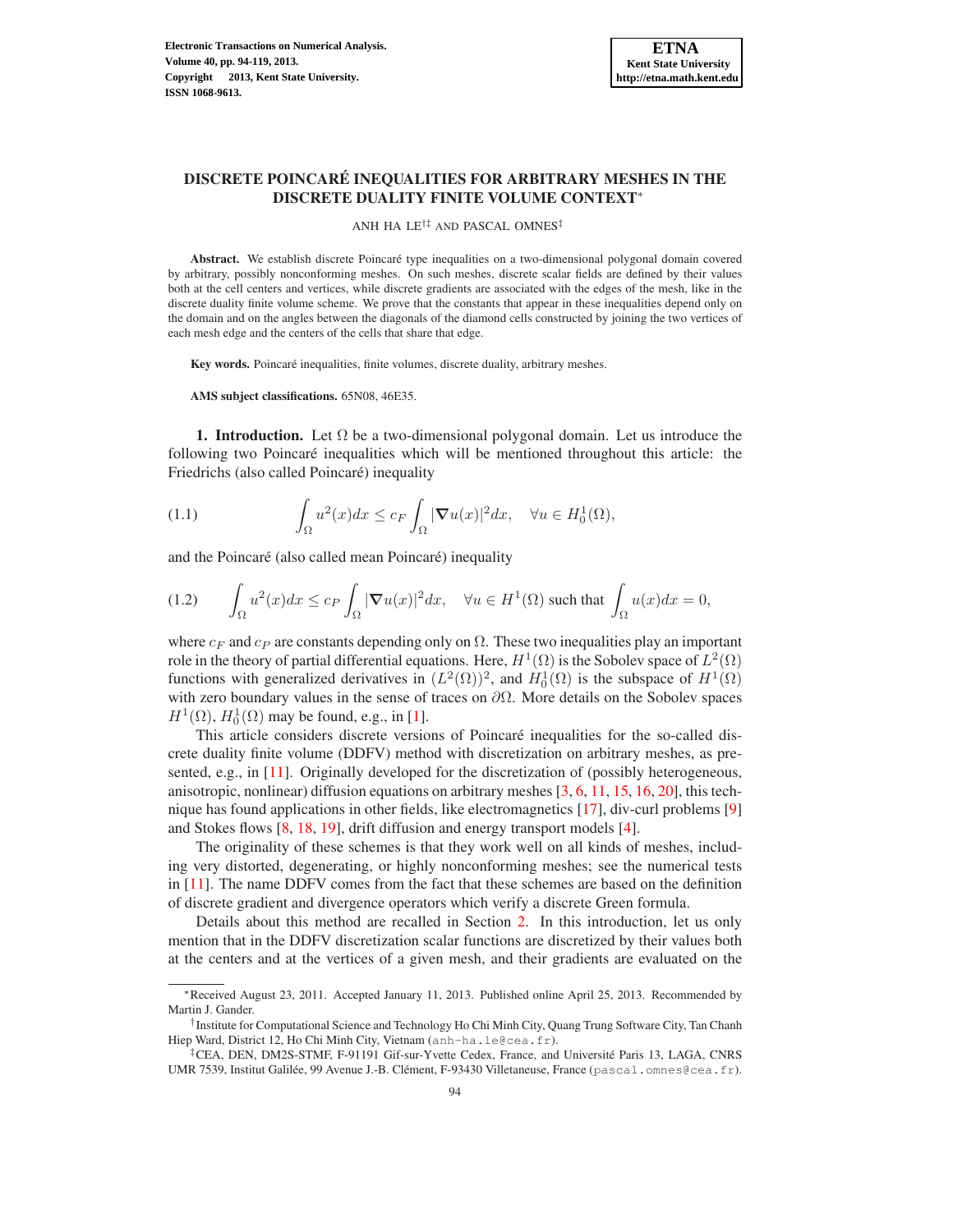**ETNA Kent State University http://etna.math.kent.edu**

### DISCRETE POINCARÉ INEQUALITIES  $95$

so-called "diamond-cells" associated with the edges of the mesh. Each internal diamond-cell is a quadrilateral; its vertices are the two nodes of a given internal edge and the centers of the two cells which share this edge. Each boundary diamond cell is a degenerated quadrangle (i.e., a triangle); its vertices are the two nodes of a given boundary edge and the center of the corresponding cell and that of the boundary edge.

Then, the discrete version of the  $L^2$  norm on the left-hand side of [\(1.1\)](#page-0-0) and [\(1.2\)](#page-0-1) is the half-sum of the  $L^2$  norms of two piecewise constant functions, one defined by the discrete values given at the centers of the original ("primal" in what follows) cells, and the other defined by the discrete values given at the vertices of the primal mesh, to which we associate cells of a dual mesh. Moreover, the discrete version of the gradient  $L^2$  norm on the right-hand side of  $(1.1)$  and  $(1.2)$  is the  $L^2$  norm of the piecewise constant gradient vector field defined by its discrete values on the diamond-cells.

In the finite volume context, discrete Poincaré-Friedrichs inequalities have previously been proved in [\[12,](#page-25-6) Lemma 9.1, Lemma 10.2] and [\[14](#page-25-7)], respectively for so-called "admissible" meshes (roughly speaking, meshes such that each edge is orthogonal to the segment joining the centers of the two cells sharing that edge; see the precise definition in [\[12,](#page-25-6) Definition 9.1]) and for Voronoi meshes. Similar results on duals of general simplicial triangula-tions are proved in [\[21](#page-25-8)]. In the DDFV context, a discrete version of  $(1.1)$  is given for arbitrary meshes in [\[3](#page-24-2)]. However, the discrete constant  $c_F$  which appears in that paper depends on the mesh regularity in a rather intricate way; see [\[3,](#page-24-2) Formula (2.6) and Lemma 3.3].

The main result of our contribution is the proof of discrete versions of both  $(1.1)$  and  $(1.2)$ in the DDFV context, with constants  $c_F$  and  $c_P$  depending only on the domain and on the minimum angle in the diagonals of the diamond cells of the mesh.

Our proof of the discrete version of  $(1.1)$  is very similar to those given in [\[12](#page-25-6)] or [\[21](#page-25-8)]. We also prove a discrete version of  $(1.1)$  in a slightly more general situation when the domain is not simply connected and the discrete values of the function vanish only at the exterior boundary of the domain and are constant on each of the internal boundaries; this will have a subsequent application in the last section of the present work.

However, the task is more difficult for the mean-Poincaré inequality. Like in  $[12]$  $[12]$ , it is divided into three steps. The first is the proof of this inequality on a convex subdomain; in the second, our proof differs from that in [\[12](#page-25-6)] because we actually do not need to prove a bound on the  $L^2$  norm of the difference of discrete functions and their discrete mean value on the boundary of a convex subset, but rather an easier bound on the  $L<sup>1</sup>$  norm of this difference. The final step consists of dividing a general polygonal domain into several convex polygonal subdomains and in combining the first two steps to obtain the result.

As a consequence, we derive a discrete equivalent of the following statement (which is a particular case of a result given in [\[13](#page-25-9)]). Let us consider open, bounded, simply connected, convex polygonal domains  $(\Omega_q)_{q \in [0,Q]}$  of  $\mathbb{R}^2$ , such that  $\Omega_q \subset \Omega_0$  for all  $q \in [1,Q]$ , and  $\bar\Omega_{q_1}\cap\bar\Omega_{q_2}=\emptyset$  for all  $(q_1,q_2)\in[1,Q]^2$  with  $q_1\neq q_2.$  Let  $\Omega$  be defined by  $\Omega=\Omega_0\setminus (\cup_{q=1}^Q\Omega_q).$ Let us denote by  $\Gamma = \partial \Omega = \bigcup_{q=0}^{Q} \Gamma_q$ , with  $\Gamma_q = \partial \Omega_q$  for all  $q \in [0, Q]$ . Then, there exists a constant C, depending only on  $\Omega$ , such that for all vector field v in  $H(\text{div}, \Omega) \cap H(\text{rot}, \Omega)$ , with  $\mathbf{v} \cdot \mathbf{n} = 0$  on  $\Gamma$  and  $(\mathbf{v} \cdot \boldsymbol{\tau}, 1)_{\Gamma_q} = 0$  for all  $q \in [1, Q]$ , there holds

$$
||\mathbf{v}||_{L^2(\Omega)} \leq C(||\nabla \cdot \mathbf{v}||_{L^2(\Omega)} + ||\nabla \times \mathbf{v}||_{L^2(\Omega)}).
$$

The discrete equivalent has applications in the derivation of *a priori* error estimates for the DDFV method applied to the Stokes equations ([\[10\]](#page-24-7)).

Let us mention that, although 3D extensions of the DDFV scheme have been published [\[2](#page-24-8), [5](#page-24-9), [6](#page-24-3)], the extension of our results to 3D is beyond the scope of this article.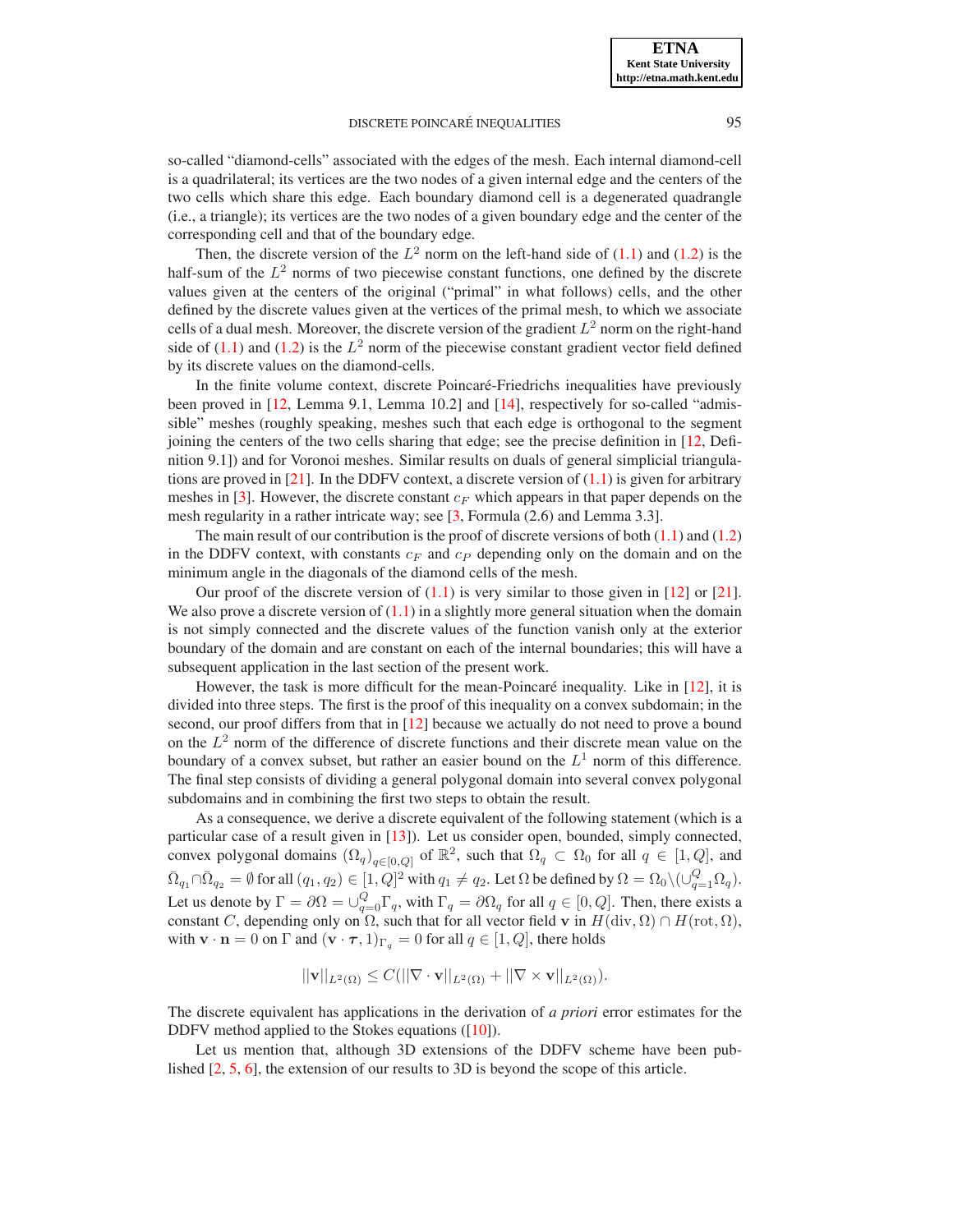

FIGURE 2.1. *A nonconforming primal mesh and its associated dual mesh (left) and diamond-mesh (right).*

The paper is organized as follows. Section [2](#page-2-0) introduces some notations and definitions related to the meshes, to discrete differential operators and to discrete functions. In Section [3,](#page-5-0) discrete Poincaré inequalities are presented. First, we prove a discrete Poincaré inequality for discrete functions vanishing at the boundary of the polygonal domain, then we extend this result to the slightly more general case mentioned above, and we prove the discrete mean Poincaré inequality with the 3 steps described above. Finally, we present in Section  $4$  an application of the previous results to the derivation of another discrete inequality, relating the norm of discrete vector fields defined on the diamond cells and verifying special boundary conditions, to that of their divergence and curls defined on the primal and dual meshes. In Appendix [A,](#page-19-0) we present the details of the proof of a lemma required for our main results.

<span id="page-2-0"></span>2. Notations and Definitions. The following notations are summarized in Figure [2.1](#page-20-0) and Figure [2.2.](#page-21-0) Let  $\Omega$  be defined as above and be covered by a primal mesh with polygonal cells denoted by  $T_i$ ,  $i \in [1, I]$ . With each  $T_i$ , we associate a point  $G_i$  located in the interior of  $T_i$ . Let us denote by  $S_k$ , with  $k \in [1, K]$ , the nodes of the cells. With any  $S_k$ , we associate a dual cell  $P_k$  by joining the points  $G_i$  associated with the primal cells surrounding  $S_k$  to the midpoints of the edges of which  $S_k$  is a node.

With any primal edge  $A_j$  with  $j \in [1, J]$ , we associate a so-called diamond-cell  $D_j$ obtained by joining the vertices  $S_{k_1(j)}$  and  $S_{k_2(j)}$  of  $A_j$  to the points  $G_{i_1(j)}$  and  $G_{i_2(j)}$  associated with the primal cells that share  $A_i$  as a part of their boundaries. When  $A_i$  is a boundary edge (there are  $J^{\Gamma}$  such edges), the associated diamond-cell is a flat quadrilateral (i.e., a triangle) and we denote by  $G_{i_2(j)}$  the midpoint of  $A_j$  (thus, there are  $J^{\Gamma}$  such additional points  $G_i$ ). The unit normal vector to  $A_j$  is  $\mathbf{n}_j$  and points from  $G_{i_1(j)}$  to  $G_{i_2(j)}$ . We denote by  $A'_{j1}$ (resp.  $A'_{j2}$ ) the segment joining  $G_{i1}(j)$  (resp.  $G_{i2}(j)$ ) and the midpoint of  $A_j$ . Its associated unit normal vector, pointing from  $S_{k_1(j)}$  to  $S_{k_2(j)}$ , is denoted by  $\mathbf{n}'_{j1}$  (resp.  $\mathbf{n}'_{j2}$ ). We also define vectors  $\tau_j$ ,  $\tau'_{j1}$  and  $\tau'_{j2}$  such that  $(n_j, \tau_j)$ ,  $(n'_{j1}, \tau'_{j1})$  and  $(n'_{j2}, \tau'_{j2})$  are orthonormal, positively oriented basis of  $\mathbb{R}^2$ . In the case of a boundary diamond-cell,  $A'_{j2}$  reduces to  ${G_i}_{(j)}$  and does not play any role. Finally, for any diamond-cell  $D_j$ , we shall denote by  $M_{i_{\alpha}k_{\beta}}$  the midpoint of  $G_{i_{\alpha}(j)}S_{k_{\beta}(j)}$ , with  $(\alpha,\beta)\in\{1,2\}^2$ ,  $M_j$  the midpoint of  $S_{k_1(j)}S_{k_2(j)}$ and  $\theta_{j_1}$  (resp  $\theta_{j_2}$ ) is defined to be the angle, smaller than  $\pi/2$ , between segment  $S_{k_1(j)}S_{k_2(j)}$ and segment  $G_{i_1(j)}M_j$  (resp  $G_{i_2(j)}M_j$ ). We shall use the following definition.

DEFINITION 2.1. We denote by  $\theta^* > 0$  the largest angle in the mesh such that

<span id="page-2-1"></span> $\theta_{j_1} \geq \theta^*$  and  $\theta_{j_2} \geq \theta^*$ , *for all*  $j \in [1, J]$ .

Now we shall associate discrete scalar values to the points  $G_i$  and  $S_k$  and discrete twodimensional vector fields to the diamond-cells. This leads us to the following definitions.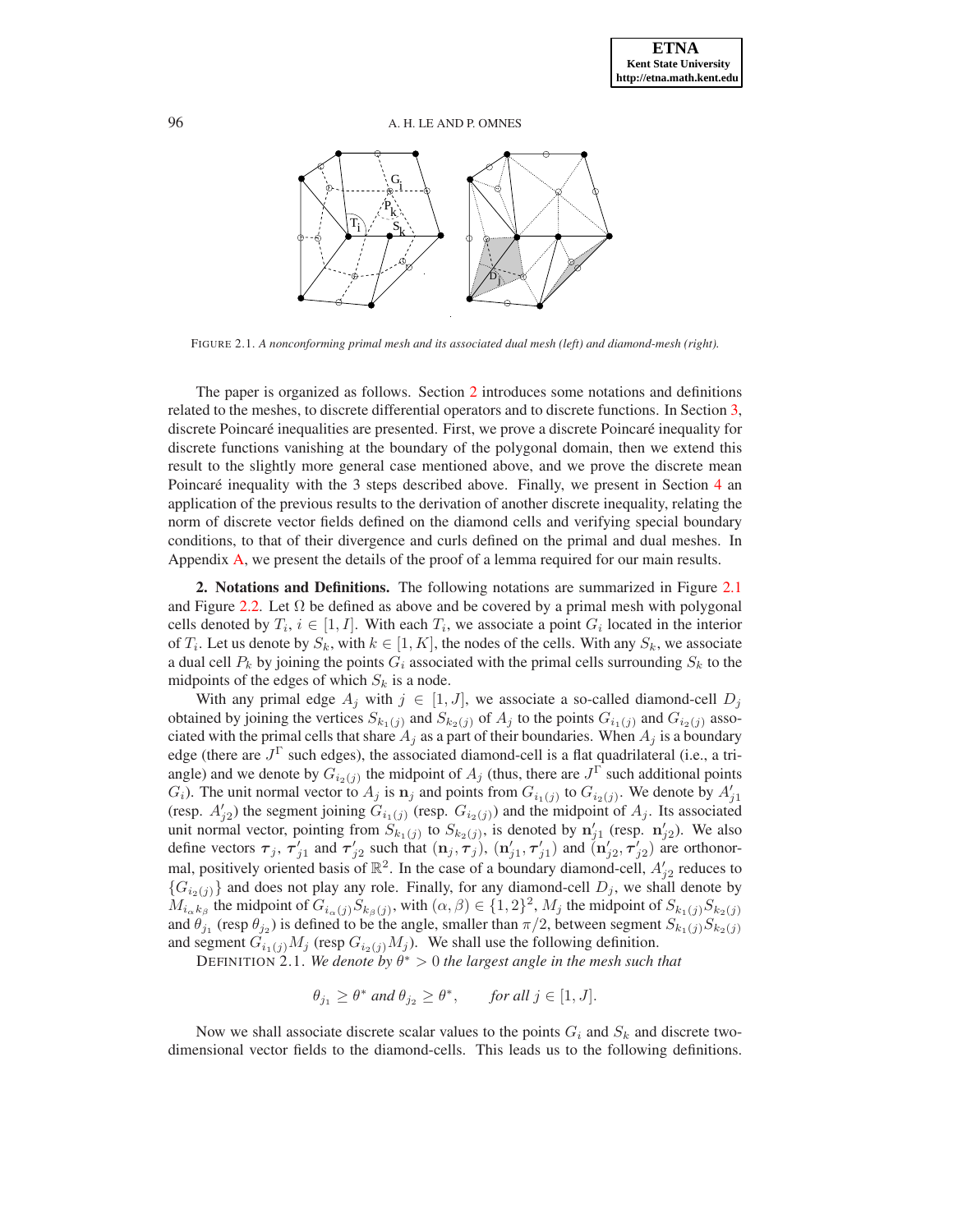

FIGURE 2.2. *Notations for the inner diamond-cell (left) and a boundary diamond mesh (right).*

DEFINITION 2.2. Let  $\phi = (\phi_i^T, \phi_k^P)$  and  $\psi = (\psi_i^T, \psi_k^P)$  be in  $\mathbb{R}^I \times \mathbb{R}^K$ . Let  $\mathbf{v} = (\mathbf{v}_j)$ and  $\mathbf{w} = (\mathbf{w}_j)$  be in  $(\mathbb{R}^J)^2$ . We define the following scalar products and associated norms

$$
(\phi, \psi)_{T,P} := \frac{1}{2} \left( \sum_{i \in [1, I]} |T_i| \phi_i^T \psi_i^T + \sum_{k \in [1, K]} |P_k| \phi_k^P \psi_k^P \right),
$$
  

$$
\|\phi\|_{T,P}^2 := (\phi, \phi)_{T,P},
$$
  

$$
(\mathbf{w}, \mathbf{v})_D := \sum_{j \in [1, J]} |D_j| \mathbf{w}_j \cdot \mathbf{v}_j, \quad \|\mathbf{v}\|_D^2 := (\mathbf{v}, \mathbf{v})_D.
$$

DEFINITION 2.3. Let  $\phi = (\phi_i^T, \phi_k^P)$  be in  $\mathbb{R}^{I+J^{\Gamma}} \times \mathbb{R}^{K}$ . We define the trace  $\tilde{\phi}$  of  $\phi$ *on the boundary edges*  $A_j \subset \Gamma$  *by*  $\tilde{\phi}_j := \frac{1}{4} \left( \phi_{k_1(j)}^P + 2\phi_{i_2(j)}^T + \phi_{k_2(j)}^P \right)$ *. We also define a discrete scalar product for the traces of*  $\mathbf{v} \cdot \mathbf{n}$  *and*  $\phi$  *on the boundaries*  $\Gamma_q$ 

<span id="page-3-2"></span>
$$
(\mathbf{v} \cdot \mathbf{n}, \tilde{\phi})_{\Gamma_q, h} := \sum_{j \in \Gamma_q} |A_j| (\mathbf{v}_j \cdot \mathbf{n}_j) \tilde{\phi}_j
$$

*and on* Γ

(2.1) 
$$
(\mathbf{v} \cdot \mathbf{n}, \tilde{\phi})_{\Gamma, h} := \sum_{q \in [0, Q]} (\mathbf{v} \cdot \mathbf{n}, \tilde{\phi})_{\Gamma_q, h}.
$$

In the proof of discrete Poincaré inequalities, we often use the piecewise constant functions based on the discrete functions defined at the centers of each mesh; we make the following definitions

DEFINITION 2.4. Let  $\phi \in \mathbb{R}^{I+J^{\Gamma}} \times \mathbb{R}^{K}$ . The piecewise constant functions  $\phi^{T}(x)$  and  $\phi^P(x)$  are defined as follows

<span id="page-3-1"></span><span id="page-3-0"></span>
$$
\begin{aligned}\n\phi^T(x) &= \phi_i^T, & \forall x \in T_i \text{ and } i \in [1, I]; \\
\phi^P(x) &= \phi_k^P, & \forall x \in P_k \text{ and } k \in [1, K].\n\end{aligned}
$$

We recall here the discrete gradient  $[7, 11]$  $[7, 11]$  and (vector) curl operators  $[9]$  which have been constructed on the diamond cells.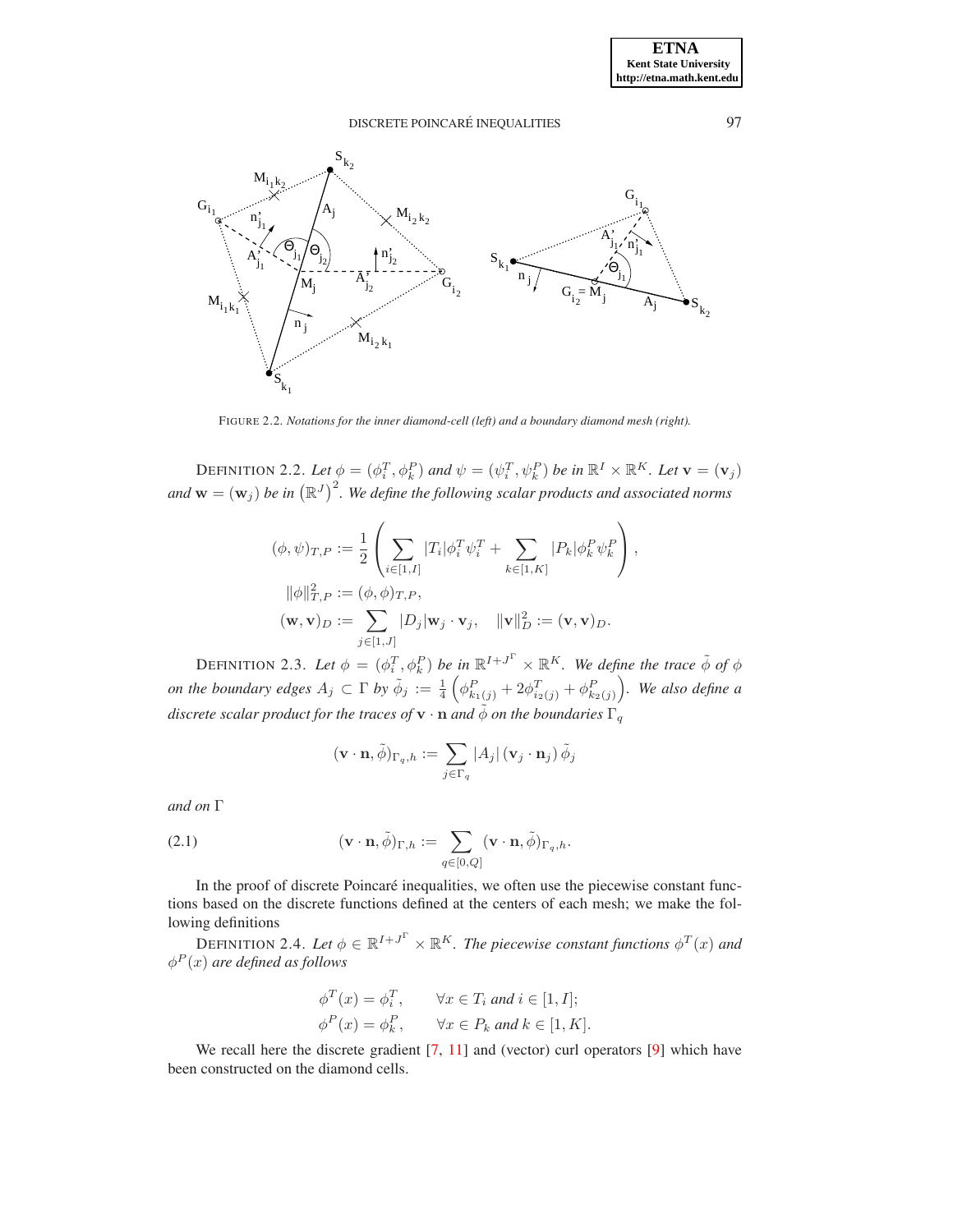DEFINITION 2.5. Let  $\phi = (\phi_i^T, \phi_k^P)$  be in  $\mathbb{R}^{I+J^{\Gamma}}$ . Its discrete gradient  $\nabla_h^D \phi$  and  $discrete\ curl\ {\bf \nabla}^D_h\times \phi$  are defined by their values in the cells  $D_j$  through

$$
(\nabla_h^D \phi)_j := \frac{1}{2|D_j|} \left\{ [\phi_{k_2}^P - \phi_{k_1}^P] (|A_{j1}'| \mathbf{n}'_{j1} + |A_{j2}'| \mathbf{n}'_{j2}) + [\phi_{i_2}^T - \phi_{i_1}^T] |A_j| \mathbf{n}_j \right\},\
$$
  

$$
(\nabla_h^D \times \phi)_j := -\frac{1}{2|D_j|} \left\{ [\phi_{k_2}^P - \phi_{k_1}^P] (|A_{j1}'| \boldsymbol{\tau}'_{j1} + |A_{j2}'| \boldsymbol{\tau}'_{j2}) + [\phi_{i_2}^T - \phi_{i_1}^T] |A_j| \boldsymbol{\tau}_j \right\}.
$$

In the proof of our results, we shall use the following theorem [\[9](#page-24-4), Theorem 4.7].

THEOREM 2.6 (Discrete Hodge decomposition). *Let*  $(v_j)_{j \in [1, J]}$  *be a discrete vector field defined by its values on the diamond-cells* D<sup>j</sup> *. There exist unique*

<span id="page-4-1"></span>
$$
\phi = (\phi_i^T, \phi_k^P)_{i \in [1, I+J^{\Gamma}], k \in [1, K]},
$$
  

$$
\psi = (\psi_i^T, \psi_k^P)_{i \in [1, I+J^{\Gamma}], k \in [1, K]},
$$

and  $(c_q^T, c_q^P)_{q \in [1, Q]}$  such that

(2.2) 
$$
\mathbf{v}_j = (\nabla_h^D \phi)_j + (\nabla_h^D \times \psi)_j, \quad \forall j \in [1, J],
$$

<span id="page-4-3"></span><span id="page-4-0"></span>
$$
\sum_{i \in [1, I]} |T_i| \phi_i^T = \sum_{k \in [1, K]} |P_k| \phi_k^P = 0,
$$

(2.3) 
$$
\psi_i^T = 0, \quad \forall i \in \Gamma_0, \quad \psi_k^P = 0, \quad \forall k \in \Gamma_0,
$$

*and*

<span id="page-4-2"></span>(2.4) 
$$
\forall q \in [1, Q], \quad \psi_i^T = c_q^T, \quad \forall i \in \Gamma_q, \quad \psi_k^P = c_q^P, \quad \forall k \in \Gamma_q.
$$

*Moreover, the decomposition [\(2.2\)](#page-4-0) is orthogonal.* We shall also need the following construction of discrete divergence and (scalar) curl operators on both primal and dual cells.

DEFINITION 2.7. Let  $\mathbf{v} = (\mathbf{v}_j)$  be defined in  $(\mathbb{R}^2)^J$  by its values on the diamond-cells. *We define*

$$
(\nabla_h^T \cdot \mathbf{v})_i := \frac{1}{|T_i|} \sum_{j \in \partial T_i} |A_j| \mathbf{v}_j \cdot \mathbf{n}_{ji},
$$
  
\n
$$
(\nabla_h^P \cdot \mathbf{v})_k := \frac{1}{|P_k|} \left( \sum_{j \in \partial P_k} (|A'_{j1}| \mathbf{v}_j \cdot \mathbf{n}'_{j1k} + |A'_{j2}| \mathbf{v}_j \cdot \mathbf{n}'_{j2k}) + \sum_{j \in \partial P_k \cap \Gamma} \frac{|A_j|}{2} \mathbf{v}_j \cdot \mathbf{n}_j \right),
$$
  
\n
$$
(\nabla_h^T \times \mathbf{v})_i := \frac{1}{|T_i|} \sum_{j \in \partial T_i} |A_j| \mathbf{v}_j \cdot \tau_{ji},
$$
  
\n
$$
(\nabla_h^P \times \mathbf{v})_k := \frac{1}{|P_k|} \left( \sum_{j \in \partial P_k} (|A'_{j1}| \mathbf{v}_j \cdot \tau'_{j1k} + |A'_{j2}| \mathbf{v}_j \cdot \tau'_{j2k}) + \sum_{j \in \partial P_k \cap \Gamma} \frac{|A_j|}{2} \mathbf{v}_j \cdot \tau_j \right).
$$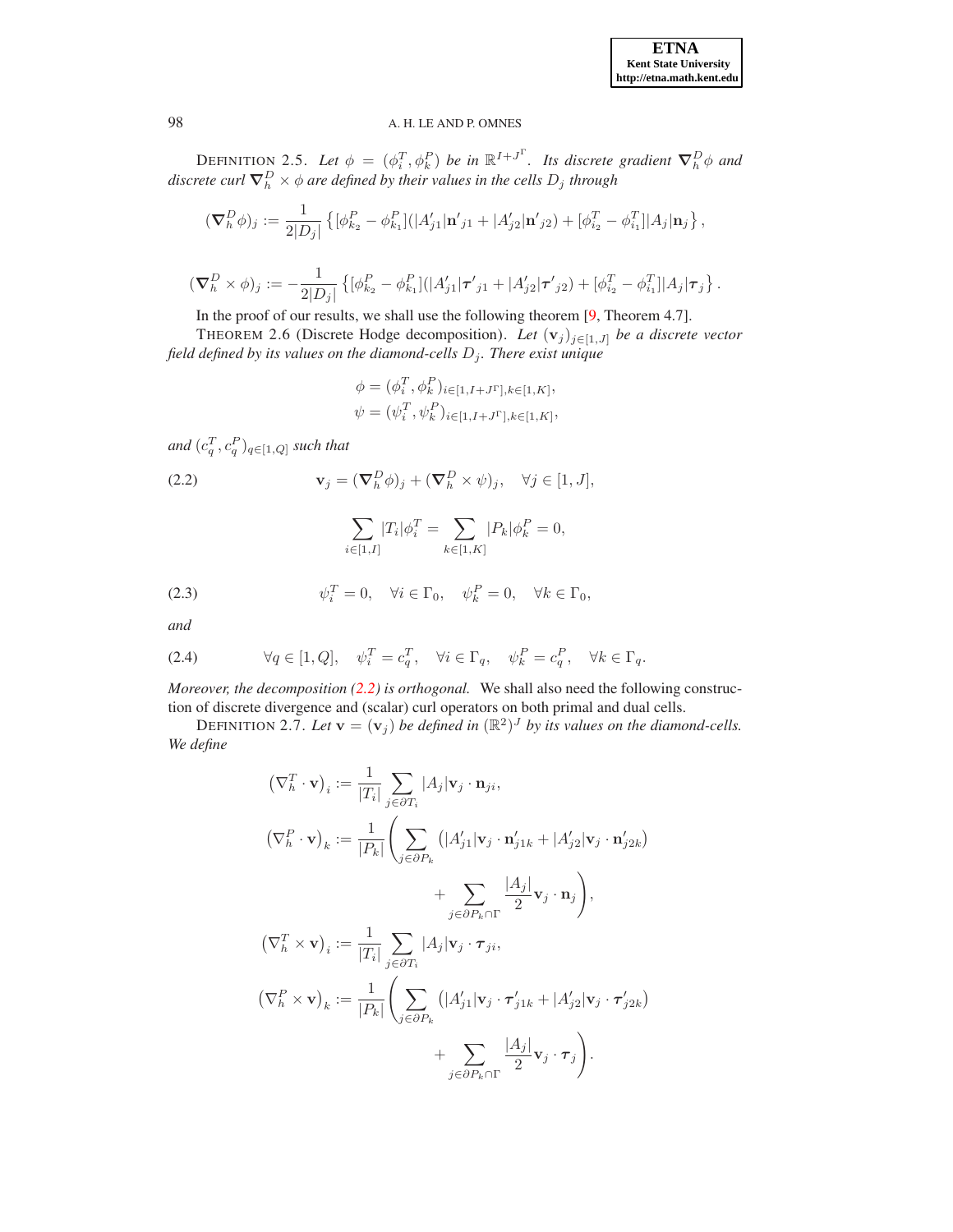The following result [\[9,](#page-24-4) Proposition 4.1], which consists of discrete Green formulas, has motivated the name "discrete duality".

THEOREM 2.8 (Discrete Green formulas). *For*  $\phi = (\phi^T, \phi^P) \in \mathbb{R}^{I+J^T} \times \mathbb{R}^K$  and  $\mathbf{v} \in (\mathbb{R}^2)^J$ , it holds that

<span id="page-5-7"></span>(2.5) 
$$
(\mathbf{v}, \nabla_h^D \phi)_D = -(\nabla_h^{T,P} \cdot \mathbf{v}, \phi)_{T,P} + (\mathbf{v} \cdot \mathbf{n}, \tilde{\phi})_{\Gamma,h},
$$

(2.6) 
$$
(\mathbf{v}, \nabla_h^D \times \phi)_D = (\nabla_h^{T,P} \times \mathbf{v}, \phi)_{T,P} - (\mathbf{v} \cdot \boldsymbol{\tau}, \tilde{\phi})_{\Gamma,h}.
$$

<span id="page-5-0"></span>3. Discrete Poincaré Inequalities. We first start with a discrete version of  $(1.1)$ . Our result is a special case of that proved in [\[3,](#page-24-2) Lemma 3.3], but our expression of the discrete constant  $c_F$  is more accurate and simple, in that its dependence on the geometry of the cells occurs only through the angles between the diagonals of the diamond-cells. This is an important result in the DDFV context, since also *a priori* error estimation of the discrete solution of the Laplace equation obtained with this method only depends on the cell geometries through angles in the diamond-cells; see [\[11\]](#page-24-1).

THEOREM 3.1 (Discrete Poincaré-Friedrichs inequality). Let Ω be an open bounded  $\textit{polygonal domain; let us consider } u = (u_i^T, u_k^P) \in \mathbb{R}^{I + J^{\Gamma}} \times \mathbb{R}^{K}$  such that

<span id="page-5-5"></span>
$$
u_k^P = 0, \ \forall k \in \Gamma \ and \ u_i^T = 0, \ \forall i \in \Gamma.
$$

*Let* θ <sup>∗</sup> *be defined by Definition [2.1.](#page-2-1) Then, there exists a constant C only depending on* Ω *and* θ ∗ *such that*

<span id="page-5-1"></span>(3.1) 
$$
||u||_{T,P} \leq C ||\nabla_h^D u||_D.
$$

*Proof.* Let  $u^T(\cdot)$  and  $u^P(\cdot)$  be the piecewise constant functions defined in Definition [2.4.](#page-3-0) Then obviously  $||u||_{T,P}^2 = (||u^T||_{L^2(\Omega)}^2 + ||u^P||_{L^2(\Omega)}^2)/2$ , so that, in order to prove [\(3.1\)](#page-5-1), it suffices to prove

<span id="page-5-2"></span>(3.2) 
$$
||u^T||_{L^2(\Omega)} \leq C||\nabla_h^D u||_D,
$$

<span id="page-5-4"></span>(3.3) 
$$
||u^P||_{L^2(\Omega)} \leq C||\nabla_h^D u||_D.
$$

We shall first prove [\(3.2\)](#page-5-2). Let  $\mathbf{d}_1 = (0,1)^t$  and  $\mathbf{d}_2 = (1,0)^t$ ; for  $x \in \Omega$ , let  $\mathcal{D}_x^1$  and  $\mathcal{D}_x^2$  be the straight lines going through x and parallel to the vectors  $\mathbf{d}_1$  and  $\mathbf{d}_2$ . For any edge  $j \in [1, J]$ and any  $x \in \Omega$ , let us define  $\chi_j^{T,1}(x)$  and  $\chi_j^{T,2}(x)$  by

(3.4) 
$$
\chi_j^{T,\ell}(x) = \begin{cases} 1, & \text{if } A_j \cap \mathcal{D}_x^{\ell} \neq \emptyset, \\ 0, & \text{if } A_j \cap \mathcal{D}_x^{\ell} = \emptyset, \end{cases}
$$

for  $\ell = 1, 2$ . For any  $x = (x_1, x_2) \in \Omega$ , we note that  $\chi_j^1(x)$  only depends on  $x_1$  and  $\chi_j^2(x)$ only depends on  $x_2$ .

<span id="page-5-6"></span><span id="page-5-3"></span>From the first formula of Definition [2.5](#page-3-1) and simple geometry, it is easy to see that

(3.5) 
$$
(\boldsymbol{\nabla}_{h}^{D} u)_{j} \cdot \overrightarrow{G_{i_{1}(j)} G_{i_{2}(j)}} = u_{i_{2}(j)}^{T} - u_{i_{1}(j)}^{T}, \quad \forall j \in [1, J].
$$

Then, for any  $i \in [1, I]$  and a.e.  $x \in T_i$ , let us follow the straight line  $\mathcal{D}_x^{\ell}$  until it intersects the boundary Γ, and let us denote by  $v_1(i) := i, v_2(i), \ldots, v_{n-1}(i)$ , the indices of the primal cells that it intersects (in the order they are intersected), and by  $v_n(i)$  the index in  $[I + 1, I + J^{\Gamma}]$ corresponding to the first boundary segment intersected by  $\mathcal{D}_x^{\ell}$ ; see Figure [3.1.](#page-20-0) Then, since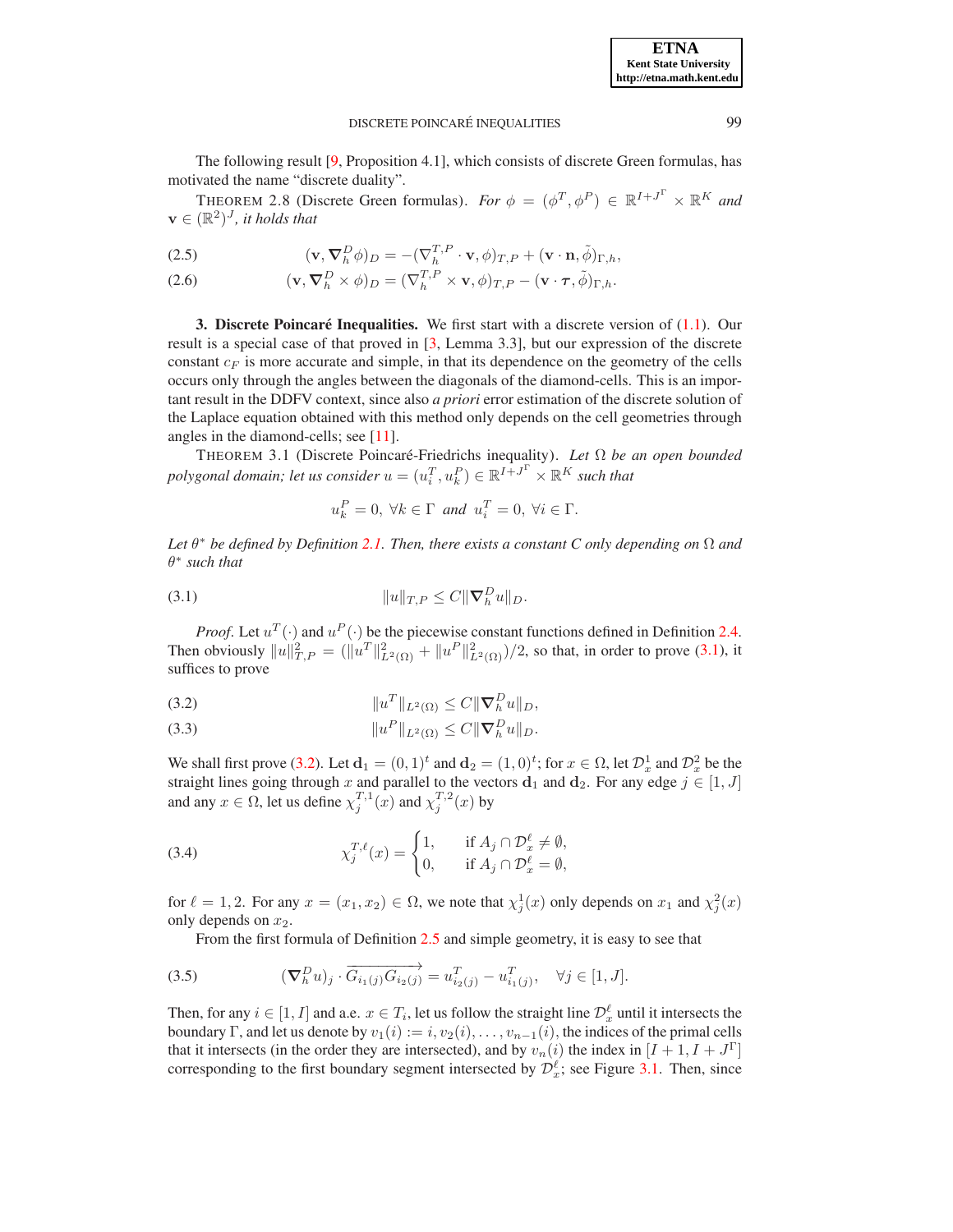

FIGURE 3.1. *Straight line*  $\mathcal{D}_x^2$  *intersecting primal cells from point* x *to the boundary.* 

 $u_{v_n(i)}^T = 0$  because of the boundary conditions, we may write

$$
u_i^T = u_{v_1(i)}^T = (u_{v_1(i)}^T - u_{v_2(i)}^T) + (u_{v_2(i)}^T - u_{v_3(i)}^T) + \dots + (u_{v_{n-1}(i)}^T - u_{v_n(i)}^T) \\
= \sum_{m=1}^{n-1} (u_{v_m(i)}^T - u_{v_{m+1}(i)}^T),
$$

so that, since any couple  $(u_{v_m(i)}^T, u_{v_{m+1}(i)}^T)$  is a pair of neighboring values through an edge  $A_j$  intersected by  $\mathcal{D}_x^{\ell}$ , there holds, thanks to [\(3.5\)](#page-5-3)

$$
|u^T(x)| = |u_i^T| \le \sum_{j=1}^J \left| (\nabla_j^D u)_j \cdot \overrightarrow{G_{i_1(j)} G_{i_2(j)}} \right| \chi_j^{T,\ell}(x),
$$

for  $\ell = 1, 2$ . Then, setting  $v_j := \left| (\nabla_j^D u)_j \cdot \overrightarrow{G_{i_1(j)} G_{i_2(j)}} \right|$ , one has

$$
(u^{T}(x))^{2} \leq \left(\sum_{j=1}^{J} v_{j} \chi_{j}^{T,1}(x)\right) \left(\sum_{j=1}^{J} v_{j} \chi_{j}^{T,2}(x)\right).
$$

Integrating the above inequality over  $T_i$  and summing over  $i \in [1, I]$ , yields

<span id="page-6-0"></span>(3.6) 
$$
||u^T||_{L^2(\Omega)}^2 \leq \int_{\Omega} \left[ \left( \sum_{j=1}^J v_j \ \chi_j^{T,1}(x) \right) \left( \sum_{j=1}^J v_j \ \chi_j^{T,2}(x) \right) \right] dx.
$$

Let  $\alpha = \inf\{x_1 : (x_1, x_2) \in \Omega\}$  and  $\beta = \sup\{x_1 : (x_1, x_2) \in \Omega\}$ . For each  $x_1 \in$  $(\alpha, \beta)$ , we denote by  $H(x_1)$  the set of  $x_2$  such that  $x = (x_1, x_2) \in \Omega$ . From the fact that  $\int_{H(x_1)} \chi_j^{T,2}(x_2) dx_2 \le |A_j|$  and  $\int_{\alpha}^{\beta} \chi_j^{T,1}(x_1) dx_1 \le |A_j|$ , we infer that [\(3.6\)](#page-6-0) may be written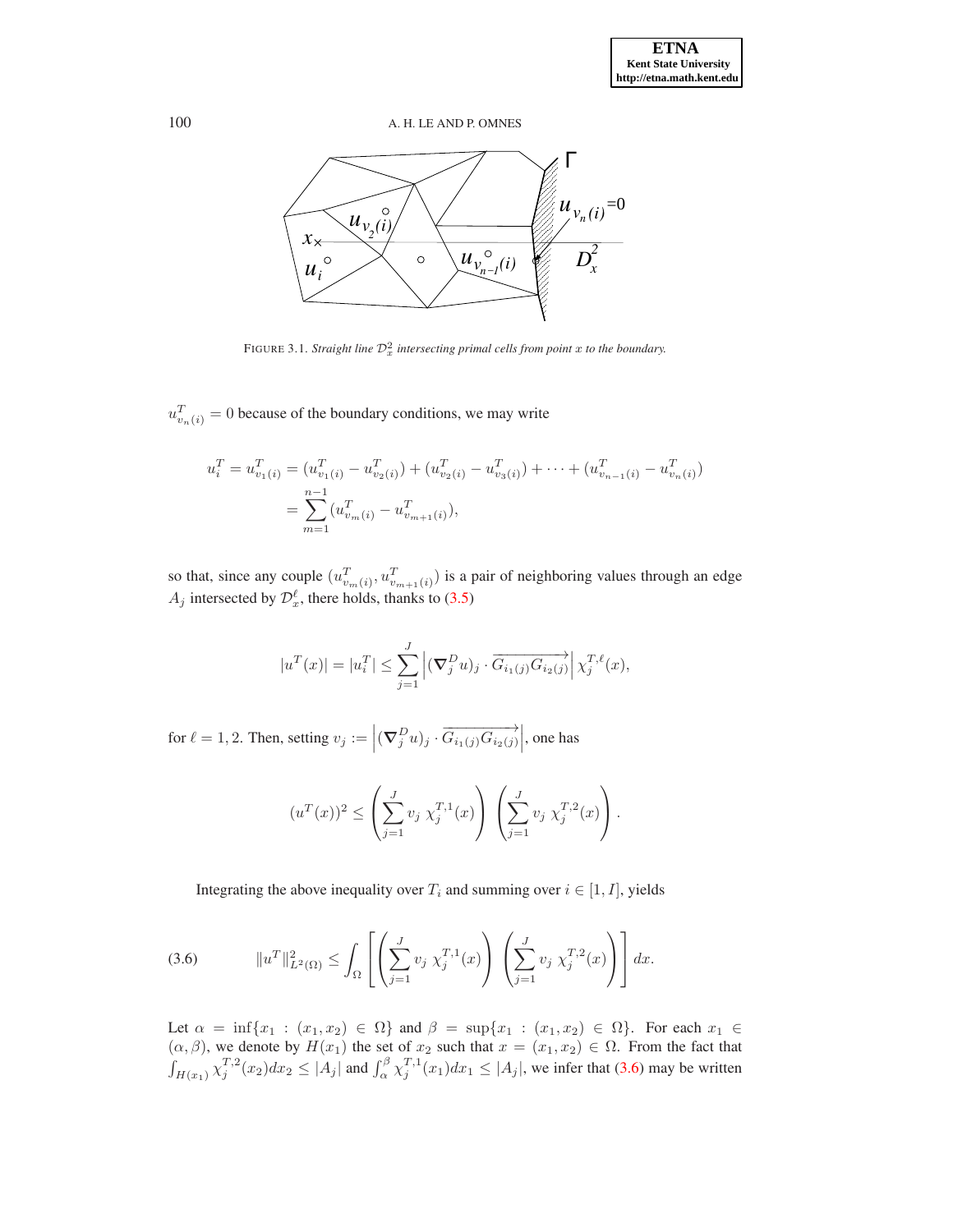in the following way:

$$
||u^T||_{L^2(\Omega)}^2 \leq \int_{\alpha}^{\beta} dx_1 \int_{H(x_1)} dx_2 \left[ \sum_{j=1}^J v_j \chi_j^{T,1}(x_1) \sum_{j=1}^J v_j \chi_j^{T,2}(x_2) \right]
$$
  
\n
$$
\leq \int_{\alpha}^{\beta} \sum_{j=1}^J v_j \chi_j^{T,1}(x_1) \left( \int_{H(x_1)} \sum_{j=1}^J v_j \chi_j^{T,2}(x_2) dx_2 \right) dx_1
$$
  
\n
$$
\leq \int_{\alpha}^{\beta} \sum_{j=1}^J v_j \chi_j^{T,1}(x_1) \left( \sum_{j=1}^J v_j \int_{H(x_1)} \chi_j^{T,2}(x_2) dx_2 \right) dx_1
$$
  
\n
$$
\leq \int_{\alpha}^{\beta} \sum_{j=1}^J v_j \chi_j^{T,1}(x_1) \left( \sum_{j=1}^J v_j |A_j| \right) dx_1
$$
  
\n
$$
\leq \left( \sum_{j=1}^J v_j |A_j| \right) \sum_{j=1}^J v_j \int_{\alpha}^{\beta} \chi_j^{T,1}(x_1) dx_1 \leq \left( \sum_{j=1}^J v_j |A_j| \right) \left( \sum_{j=1}^J v_j |A_j| \right).
$$

We thus obtain

(3.7) 
$$
||u^T||_{L^2(\Omega)}^2 \leq \left(\sum_{j=1}^J |(\nabla_h^D u)_j . \overrightarrow{G_{i_1(j)} G_{i_2(j)}}| |A_j|\right)^2.
$$

Finally, using the Cauchy-Schwarz inequality, we obtain

<span id="page-7-0"></span>
$$
||u^T||_{L^2(\Omega)}^2 \leq \left(\sum_{j=1}^J |(\nabla_h^D u)_j|^2 |G_{i_1(j)}G_{i_2(j)}||A_j|\right) \left(\sum_{j=1}^J |G_{i_1(j)}G_{i_2(j)}||A_j|\right).
$$

Since  $|D_j| = \frac{1}{2} (|A_j| |G_{i_1} M_j| \sin \theta_{j_1} + |A_j| |G_{i_2} M_j| \sin \theta_{j_2})$ , we have that  $|A_j| |G_{i_1} G_{i_2}| \le$  $2|D_j|$  $\frac{2|D_j|}{\sin \theta^*}$ , by Definition [2.1](#page-2-1) and the triangle inequality. Moreover, since  $\sum_{j=1}^J |D_j| = |\Omega|$ , there holds

$$
||u^T||_{L^2(\Omega)}^2 \le \frac{4}{\sin^2 \theta^*} |\Omega| \sum_{j=1}^J |(\nabla_h^D u)_j|^2 |D_j|.
$$

We have completed the proof of inequality [\(3.2\)](#page-5-2), with  $C = \frac{2}{\sin \theta^*} |\Omega|^{1/2}$ . We now turn to inequality [\(3.3\)](#page-5-4). We shall use a very similar process to that employed in the proof of [\(3.2\)](#page-5-2). A slight difference comes from the fact that dual cells may be non-convex, and that the straight lines  $\mathcal{D}_x^{\ell}$  may thus intersect twice the boundary  $A'_{j1} \cup A'_{j2}$  between two adjacent dual cells (see Figure [3.2\)](#page-21-0), in which case it is not useful to introduce the difference  $u_{k_2(j)}^P - u_{k_1(j)}^P$  in the calculation. We thus define  $\chi_j^{P,1}(x)$  and  $\chi_j^{P,2}(x)$  by

$$
\chi_j^{P,\ell}(x) = \begin{cases} 1, & \text{if either } A'_{j1} \cap \mathcal{D}_x^{\ell} \neq \emptyset \text{ or } A'_{j2} \cap \mathcal{D}_x^{\ell} \neq \emptyset, \\ 0, & \text{if } \left( A'_{j1} \cup A'_{j2} \right) \cap \mathcal{D}_x^{\ell} = \emptyset, \end{cases}
$$

for  $\ell = 1, 2$ . In the above definition, it is meant that the "either-or" is exclusive: if  $\mathcal{D}_x^{\ell}$ intersects both  $A'_{j1}$  and  $A'_{j2}$ , then  $\chi_j^{P,\ell}(x) = 0$ . From the first formula of Definition [2.5,](#page-3-1) it is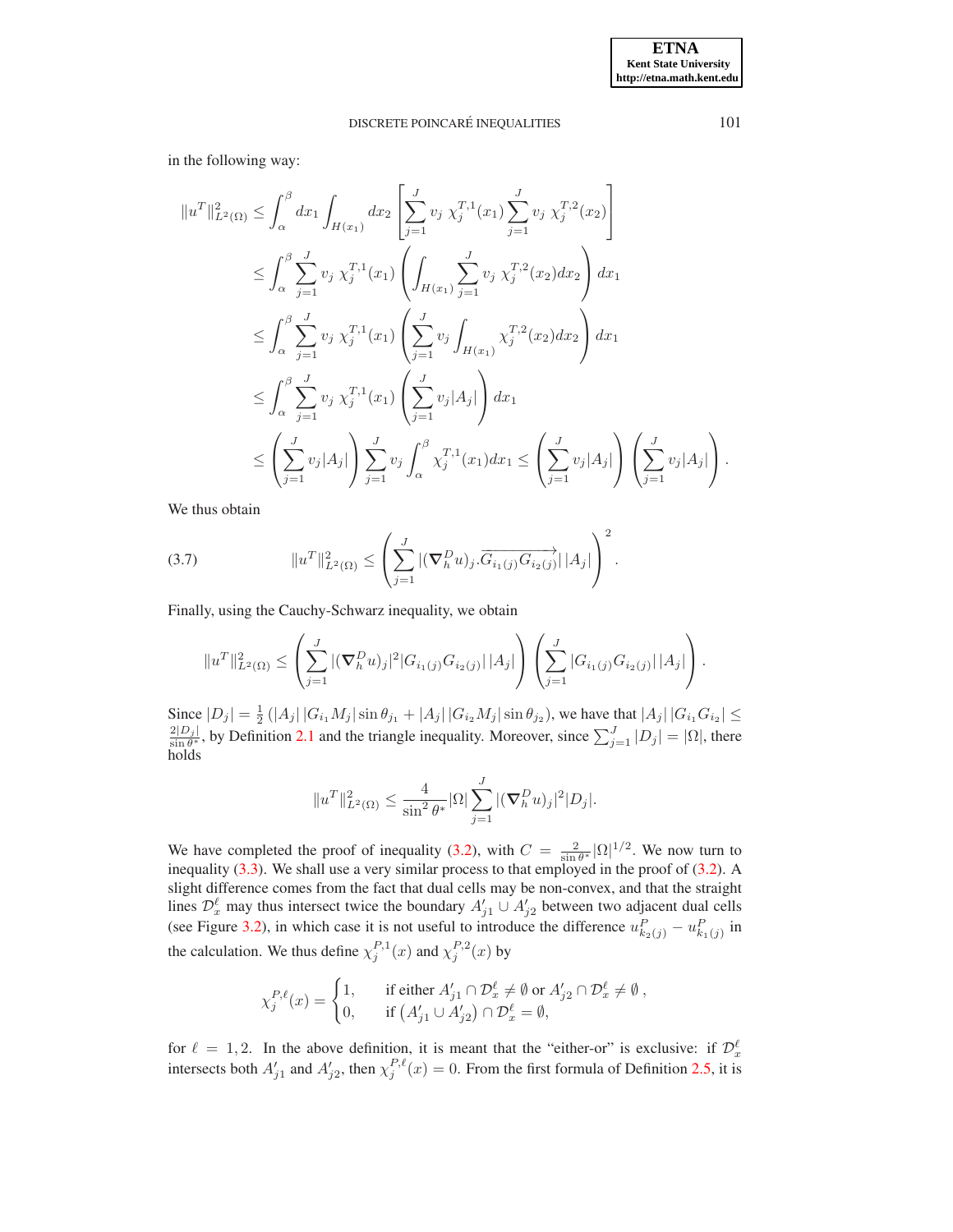

FIGURE 3.2. *The straight line*  $\mathcal{D}_x^2$  *intersects twice the boundary*  $A'_{j1} \cup A'_{j2}$  *of a non convex dual.* 

easy to see that

$$
(\nabla_j^D u)_j \cdot \overrightarrow{S_{k_1(j)}S_{k_2(j)}} = u_{k_2(j)}^P - u_{k_1(j)}^P, \quad \forall j \in [1, J].
$$

Thus, for any  $k \in [1, K]$  and a.e.  $x \in P_k$ , one has

$$
|u_k^P| \le \sum_{j=1}^J |(\nabla_h^D u)_j \cdot \overrightarrow{S_{k_1(j)}S_{k_2(j)}}| \chi_j^{P,\ell}(x), \quad \ell = 1, 2.
$$

Using a similar process as in the proof of  $(3.2)$ , and taking into account that

$$
\int_{\alpha}^{\beta} \chi_j^{P,1}(x_1) dx_1 \le |A'_{j_1}| + |A'_{j_2}| \quad \text{and} \quad \int_{H(x_1)} \chi_j^{P,2}(x_2) dx_2 \le |A'_{j_1}| + |A'_{j_2}|,
$$

we obtain

$$
||u^P||_{L^2(\Omega)}^2 \leq \left(\sum_{j=1}^J |(\nabla_h^D u)_j| |A_j|(|A_{j_1}'| + |A_{j_2}'|)\right)^2.
$$

This allows to obtain, similarly as above,

$$
||u^P||_{L^2(\Omega)}^2 \le \frac{4}{\sin^2 \theta^*} |\Omega| \sum_{j=1}^J |(\nabla_h^D u)_j|^2 |D_j|,
$$

which concludes the proof of inequality [\(3.3\)](#page-5-4), with  $C = \frac{2}{\sin \theta^*} |\Omega|^{1/2}$ .

We now turn to a generalization of Theorem [3.1,](#page-5-5) which will be useful in the last section of this work.

<span id="page-8-0"></span>THEOREM 3.2 (Discrete Poincaré-Friedrichs inequality). Let us consider open, bounded, simply connected, convex polygonal domains  $(\Omega_q)_{q\in[0,Q]}$  of  $\mathbb{R}^2$ , such that  $\Omega_q\subset\Omega_0$  for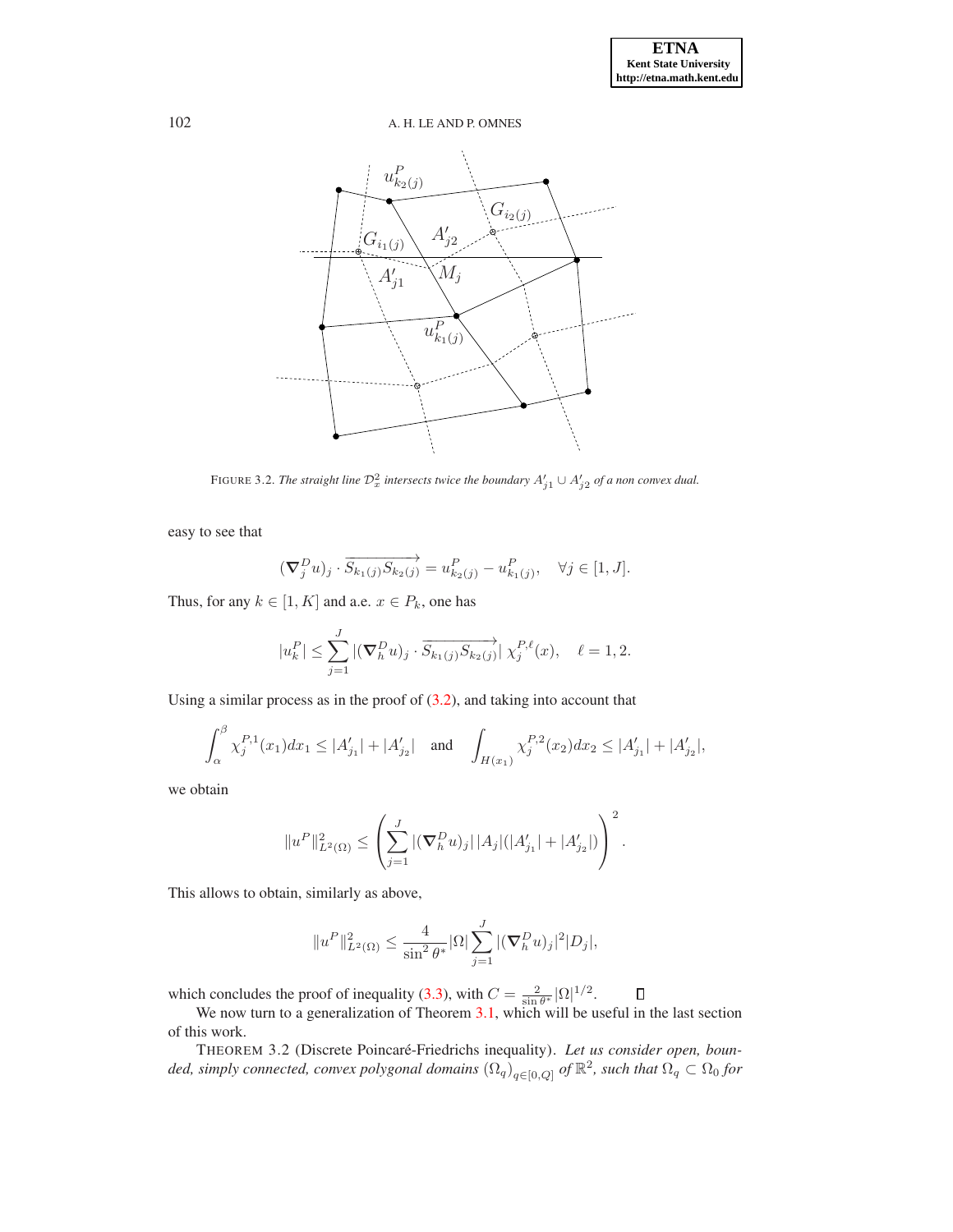$all\ q\in[1,Q]$ , and  $\bar{\Omega}_{q_1}\cap\bar{\Omega}_{q_2}=\emptyset$  for all  $(q_1,q_2)\in[1,Q]^2$  with  $q_1\neq q_2$ . Let  $\Omega$  be defined by  $\Omega = \Omega_0 \setminus (\cup_{q=1}^Q \Omega_q)$ . Let us denote by  $\Gamma = \partial \Omega = \cup_{q=0}^Q \Gamma_q$ , with  $\Gamma_q = \partial \Omega_q$  for all  $q \in [0,Q]$ . Let  $u = (u^T, u^P) \in \mathbb{R}^{I + J^{\Gamma}} \times \mathbb{R}^{K}$  be such that

<span id="page-9-0"></span>(3.8) 
$$
u_k^P = 0, \forall k \in \Gamma_0, \qquad u_i^T = 0, \forall i \in \Gamma_0,
$$

$$
u_k^P = c_q^P, \forall k \in \Gamma_q, \qquad u_i^T = c_q^T, \forall i \in \Gamma_q, \forall q \in [1, Q].
$$

*For*  $\theta^*$  given by Definition [2.1,](#page-2-1) there exists a constant C depending only on  $\Omega$  and  $\theta^*$  such *that [\(3.1\)](#page-5-1) holds.*

*Proof.* Like in Theorem [3.1,](#page-5-5) it suffices to prove both [\(3.2\)](#page-5-2) and [\(3.3\)](#page-5-4). We shall only prove  $(3.2)$ , since the proof of  $(3.3)$  follows exactly the same lines.

The only difference in the proof of [\(3.2\)](#page-5-2) in Theorem [3.2](#page-8-0) with respect to Theorem [3.1](#page-5-5) is that the straight line  $\mathcal{D}_x^{\ell}$  may now intersect one or several internal boundaries  $\Gamma_q$ , with  $q \in [1, Q]$ , before intersecting the external boundary  $\Gamma_0$ ; see Figure [3.3.](#page-22-0) For the sake of simplicity, we shall consider only one intersection with an internal boundary  $\Gamma_q$  (since the alternative may be treated exactly in the same way), and we denote by  $v_{n_q}(i)$  and  $v_{n_q+1}(i)$ the indices in  $[I + 1, I + J^{\Gamma}]$  corresponding to those intersected boundary edges of  $\Gamma_q$ . We may still write

$$
u_i^T = \sum_{m=1}^{n-1} (u_{v_m(i)}^T - u_{v_{m+1}(i)}^T),
$$

but now the couple  $(u_{v_{n_q}(i)}^T, u_{v_{n_q+1}(i)}^T)$  *is not* a pair of neighboring values through an edge  $A_j$  intersected by  $\mathcal{D}_x^{\ell}$ . However, these two values are equal because of [\(3.8\)](#page-9-0), so that

$$
u_i^T = \sum_{\substack{m \in [1,n-1] \\ m \neq n_q}} \left( u_{v_m(i)}^T - u_{v_{m+1}(i)}^T \right).
$$

Now, any couple  $(u_{v_m(i)}^T, u_{v_{m+1}(i)}^T)$  in the above sum *is* a pair of neighboring values through an edge  $A_j$  of the mesh intersected by  $\mathcal{D}_x^{\ell}$ , so that there holds, thanks to [\(3.5\)](#page-5-3),

<span id="page-9-1"></span>
$$
|u_i^T| \leq \sum_{j=1}^J \left| (\nabla_j^D u)_j \cdot \overrightarrow{G_{i_1(j)} G_{i_2(j)}} \right| \chi_j^{T,\ell}(x),
$$

for  $\ell = 1, 2$ , and we finish the proof just like in the proof of [\(3.2\)](#page-5-2).  $\Box$ 

Let us now turn to a discrete version of  $(1.2)$ . As announced in the Introduction, the proof will be divided into three steps. The first step is to prove it in the case of a convex polygonal domain (Theorem [3.3\)](#page-9-1), then we shall prove an inequality related to the mean value on the boundary of a convex polygonal domain (Theorem [3.5\)](#page-15-0), and we shall conclude by the general case of a possibly non-convex polygonal domain (Theorem [3.6\)](#page-17-0).

THEOREM 3.3 (Discrete mean Poincaré inequality for a convex polygonal domain). Let Ω *be an open bounded polygonal connected domain, and let* ω *be an open convex polygonal*  $subset$  of  $\Omega$ , with  $\omega \neq \emptyset$ . Let  $u = (u_i^T, u_k^P) \in \mathbb{R}^{I + J^{\Gamma}} \times \mathbb{R}^{K}$ ; the associated piecewise constant functions  $u^T$  ,  $u^P$  are defined through Definition [2.4.](#page-3-0) Let  $\theta^*$  be defined through Definition [2.1.](#page-2-1) *Let us define the following mean-values:*

$$
m_{\omega}^{T}(u) := \frac{1}{|\omega|} \int_{\omega} u^{T}(x) dx, \quad m_{\omega}^{P}(u) := \frac{1}{|\omega|} \int_{\omega} u^{P}(x) dx.
$$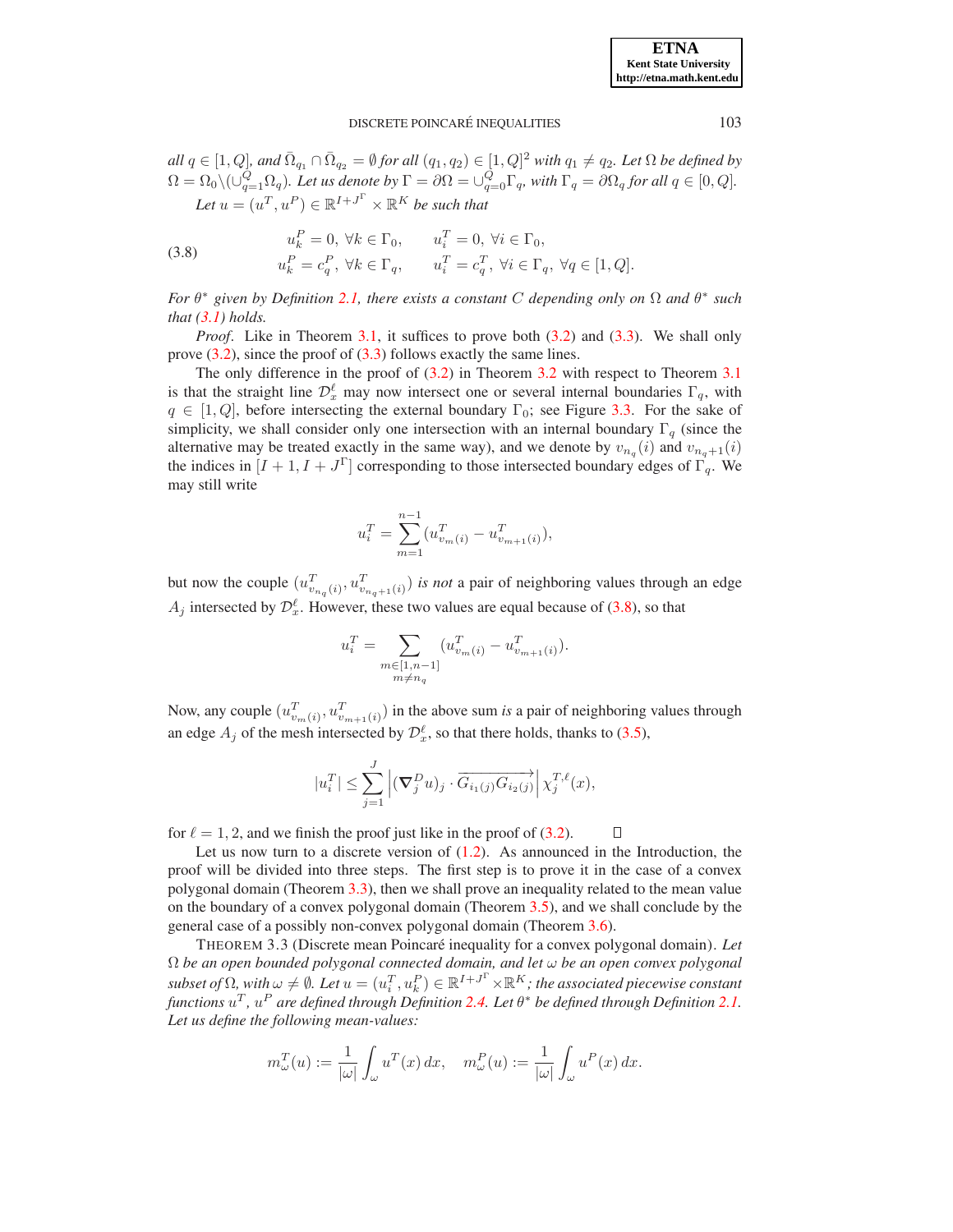

FIGURE 3.3. *Straight line*  $\mathcal{D}^2_x$  *intersecting primal cells from point*  $x$  *to the boundary through internal boundary* Γq*.*



<span id="page-10-0"></span>FIGURE 3.4. *Notation for points A, B, C, D and points*  $x_{AC}$ ,  $x_{BD}$ ,  $y_{AC}$ ,  $y_{BD}$ .

*Then, there exists a constant C only depending on*  $\Omega$  *and*  $\theta^*$  *such that* 

(3.9) 
$$
||u^T - m_{\omega}^T(u)||_{L^2(\omega)} \leq C ||\nabla_h^D u||_D,
$$

*and*

<span id="page-10-1"></span>(3.10) 
$$
||u^P - m_{\omega}^P(u)||_{L^2(\omega)} \leq C ||\nabla_h^D u||_D.
$$

*(Choosing*  $\omega = \Omega$  *proves the discrete equivalent of* [\(1.2\)](#page-0-1) *if*  $\Omega$  *is convex.)* 

*Proof.* We only prove inequality [\(3.9\)](#page-10-0). The proof of [\(3.10\)](#page-10-1) may be adapted just like in the proof of Theorem [3.1.](#page-5-5) We first note that

<span id="page-10-2"></span>(3.11) 
$$
\int_{\omega} |u^T(x) - m_{\omega}^T(u)|^2 dx = \int_{\omega} \left| u^T(x) - \frac{1}{|\omega|} \int_{\omega} u^T(y) dy \right|^2 dx
$$

$$
\leq \frac{1}{|\omega|} \int_{\omega} \int_{\omega} |u^T(x) - u^T(y)|^2 dy dx.
$$

We define points A, B, C, D belonging to  $\overline{\omega}$  in the following way

$$
x_A = \inf\{x_1 : (x_1, x_2) \in \omega\}, \qquad x_C = \sup\{x_1 : (x_1, x_2) \in \omega\},
$$
  
\n
$$
y_B = \inf\{y_2 : (y_1, y_2) \in \omega\}, \qquad y_D = \sup\{y_2 : (y_1, y_2) \in \omega\}.
$$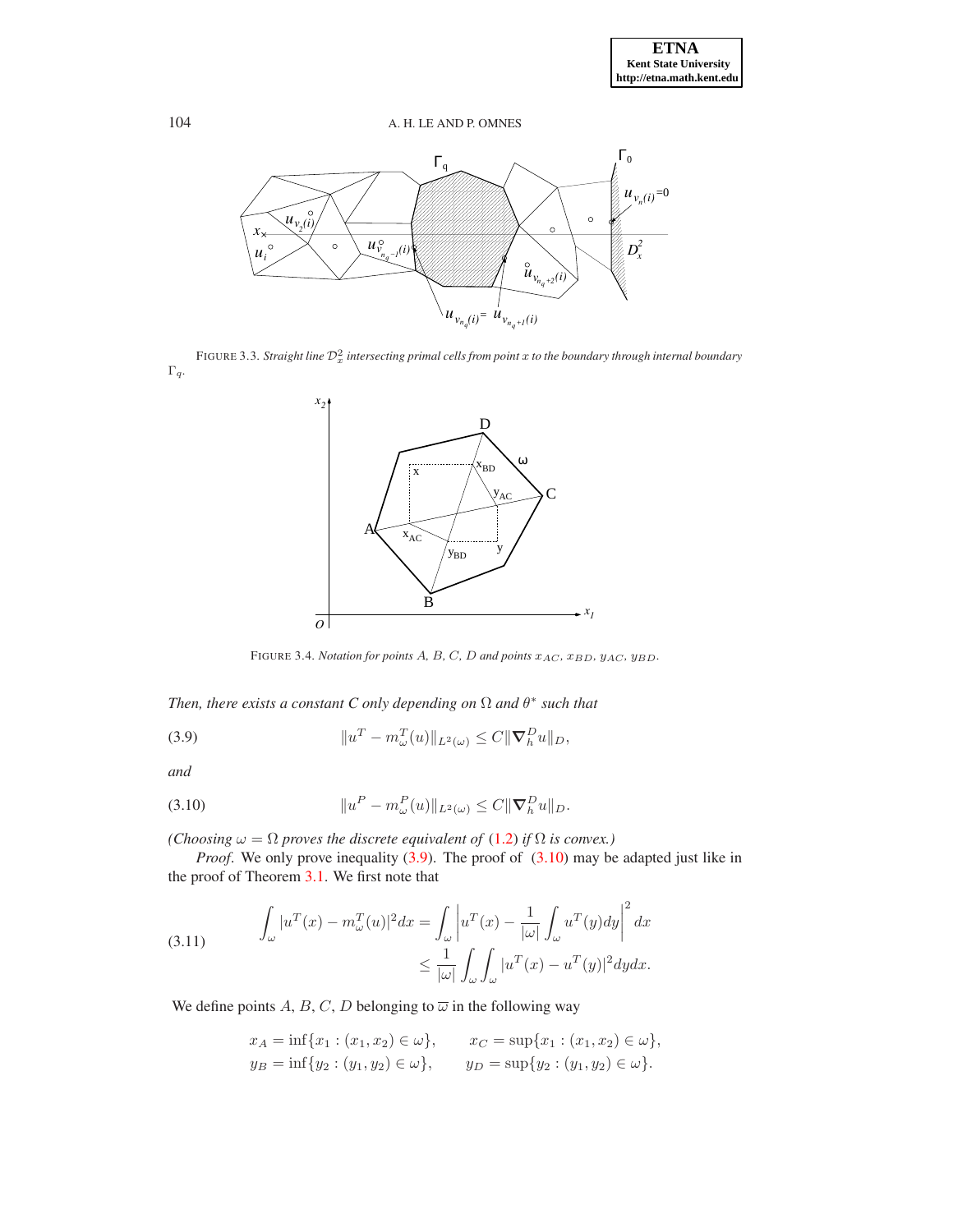Up to a rotation of  $\omega$ , we may always suppose that those four points are distinct, except if  $\omega$  is triangular; in that case, up to a rotation of  $\omega$ , we may set  $A = B$  and the proof is exactly the same as that below.

For any  $x = (x_1, x_2) \in \omega$ , we define  $x_{AC} \in [AC]$  such that  $(x_{AC})_1 = x_1$  and  $x_{BD} \in \mathbb{R}$ [BD] such that  $(x_{BD})_2 = x_2$ . The notations are summarized in Figure [3.4.](#page-23-0) These points are used because, since  $x_{AC}$  does not depend on  $x_2$ , nor  $x_{BD}$  on  $x_1$ , they will help us simplify the quadruple integral in the right-hand side of  $(3.11)$  into double integrals. Moreover, since these points are all located on the two fixed straight lines  $[AC]$  and  $[BD]$ , the evaluation of the remaining integrals may be treated in a systematic way, as it will be shown below.

Applying the triangle inequality leads to

<span id="page-11-0"></span>(3.12) 
$$
|u^T(x) - u^T(y)| \le |u^T(x) - u^T(x_{BD})| + |u^T(x_{BD}) - u^T(y_{AC})| + |u^T(y_{AC}) - u^T(y)|,
$$

and also to

<span id="page-11-1"></span>(3.13) 
$$
|u^T(x) - u^T(y)| \le |u^T(x) - u^T(x_{AC})| + |u^T(x_{AC}) - u^T(y_{BD})| + |u^T(y_{BD}) - u^T(y)|.
$$

From  $(3.12)$  and  $(3.13)$ , we have

<span id="page-11-4"></span>(3.14) 
$$
\int_{\omega} \int_{\omega} |u^{T}(x) - u^{T}(y)|^{2} dx dy \leq \sum_{i=1}^{9} I_{i},
$$

where  $I_1-I_9$  are defined and estimated in the following. Treatment of  $I_1$ 

<span id="page-11-2"></span>(3.15) 
$$
I_1 = \int_{\omega} \int_{\omega} |u^T(x) - u^T(x_{BD})| |u^T(x) - u^T(x_{AC})| dxdy.
$$

Using again  $(3.4)$  and  $(3.5)$ , we may write

<span id="page-11-5"></span>(3.16) 
$$
|u^{T}(x) - u^{T}(x_{AC})| \leq \sum_{j=1}^{J} \chi_{j}^{T,1}(x) \left| (\nabla_{h}^{D} u)_{j} \cdot \overrightarrow{G_{i_{1}(j)} G_{i_{2}(j)}} \right|
$$

and

<span id="page-11-3"></span>(3.17) 
$$
|u^{T}(x) - u^{T}(x_{BD})| \leq \sum_{j=1}^{J} \chi_{j}^{T,2}(x) \left| (\nabla_{h}^{D} u)_{j} \cdot \overrightarrow{G_{i_{1}(j)} G_{i_{2}(j)}} \right|.
$$

Henceforth, we set for convenience  $v_j = \left| (\nabla_h^D u)_j \cdot \overrightarrow{G_{i_1(j)} G_{i_2(j)}} \right|$ . Recalling that  $\chi_j^{T,1}(x)$ only depends on  $x_1$  and  $\chi_j^{T,2}(x)$  only depends on  $x_2$ , and noting that the integrand in [\(3.15\)](#page-11-2) does not depend on  $y$ , there holds

$$
I_1 \leq |\omega| \left( \int_{x_C}^{x_A} \sum_{j=1}^J \chi_j^{T,1}(x) v_j dx_1 \right) \left( \int_{y_B}^{y_D} \sum_{j=1}^J \chi_j^{T,2}(x) v_j dx_2 \right) \leq |\omega| \left( \sum_{j=1}^J v_j \int_{x_C}^{x_A} \chi_j^{T,1}(x) dx_1 \right) \left( \sum_{j=1}^J v_j \int_{y_B}^{y_D} \chi_j^{T,2}(x) dx_2 \right).
$$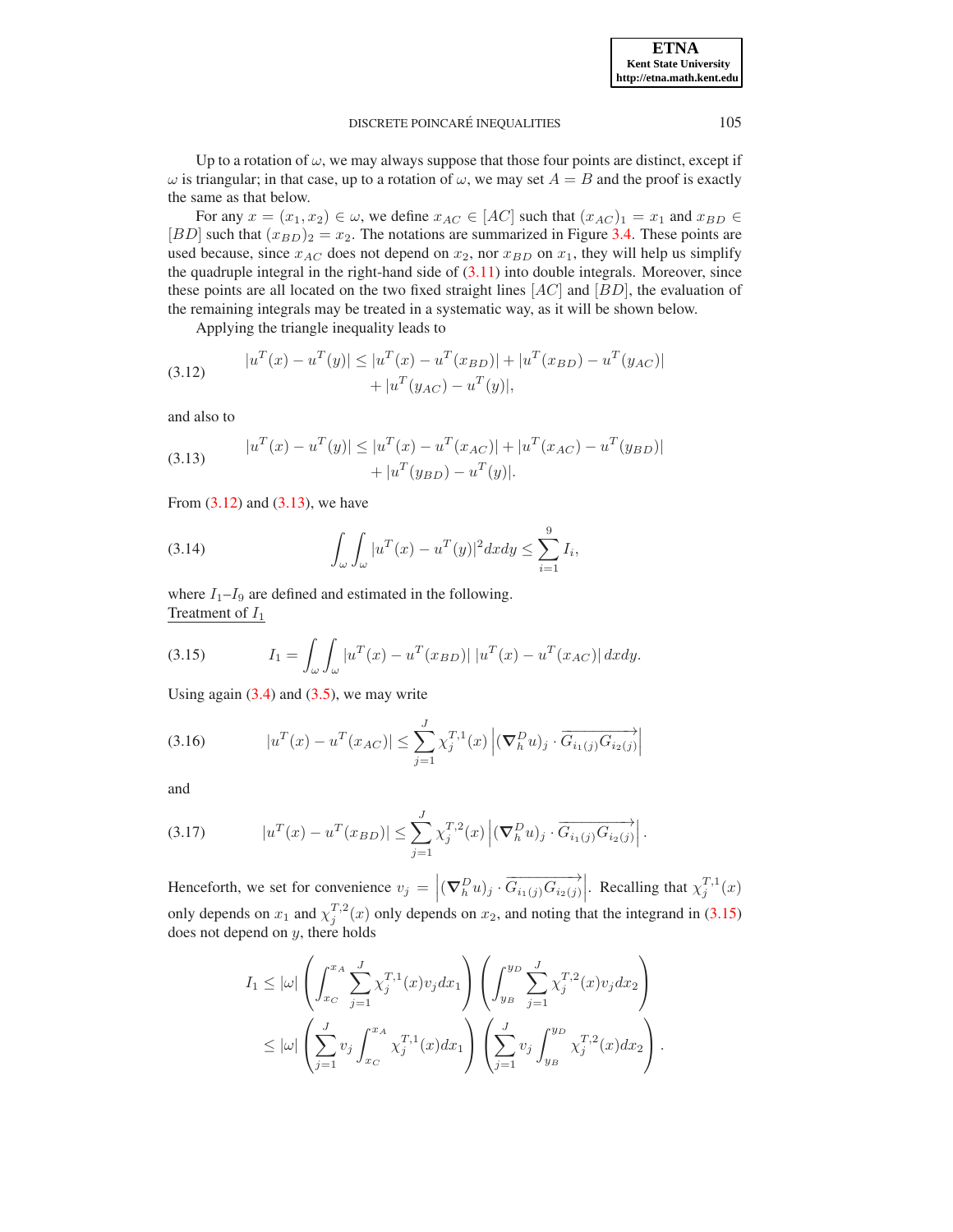We use that

<span id="page-12-0"></span>
$$
\int_{x_A}^{x_C} \chi_j^{T,1}(x) dx_1 \le |A_j|
$$

and

(3.18) 
$$
\int_{y_B}^{y_D} \chi_j^{T,2}(x) dx_2 \le |A_j|,
$$

and obtain

<span id="page-12-1"></span>
$$
(3.19) \t I_1 \leq |\omega| \left( \sum_{j=1}^J |A_j| v_j \right)^2.
$$

Treatment of  $I_2$ 

$$
I_2 = \int_{\omega} \int_{\omega} |u^T(x) - u^T(x_{BD})| |u^T(x_{AC}) - u^T(y_{BD})| dx dy.
$$

Using inequality [\(3.17\)](#page-11-3), we have

$$
I_2 \leq \int_{\omega} \int_{\omega} \left( \sum_{j=1}^J \chi_j^2(x) \, v_j \right) |u^T(x_{AC}) - u^T(y_{BD})| \, dx dy.
$$

By definition,  $\chi_j^2(x)$  only depends on  $x_2$  (which is in  $[y_B, y_D]$ ), while  $x_{AC}$  only depends on  $x_1$  (which is in  $[x_A, x_C]$ ); of course,  $y_{BD}$  does not depend on x, so that

$$
I_2 \leq \left(\sum_{j=1}^J v_j \int_{y_B}^{y_D} \chi_j^{T,2}(x) dx_2\right) \int_{\omega} \int_{x_A}^{x_C} |u^T(x_{AC}) - u^T(y_{BD})| dx_1 dy.
$$

Thanks to  $(3.18)$ , we thus have

$$
I_2 \le \left(\sum_{j=1}^J |A_j| v_j\right) \int_{\omega} \int_{x_A}^{x_C} |u^T(x_{AC}) - u^T(y_{BD})| \, dx_1 dy.
$$

Since  $y_{BD}$  only depends on  $y_2$  and  $x_{AC}$  does not depend on y, the integration with respect to  $y_1$  (which is in  $[x_A, x_C]$ ) is straightforward and yields

$$
(3.20) \t I_2 \le (x_C - x_A) \left( \sum_{j=1}^J |A_j| v_j \right) \int_{y_B}^{y_D} \int_{x_A}^{x_C} |u^T(x_{AC}) - u^T(y_{BD})| \, dx_1 dy_2.
$$

Treatment of  $I_3$ 

$$
I_3 = \int_{\omega} \int_{\omega} |u^T(x) - u^T(x_{BD})| |u^T(y_{BD}) - u^T(y)| dx dy.
$$

This integral clearly decouples into two independent integrals

$$
I_3 = \int_{\omega} |u^T(x) - u^T(x_{BD})| dx \int_{\omega} |u^T(y_{BD}) - u^T(y)| dy,
$$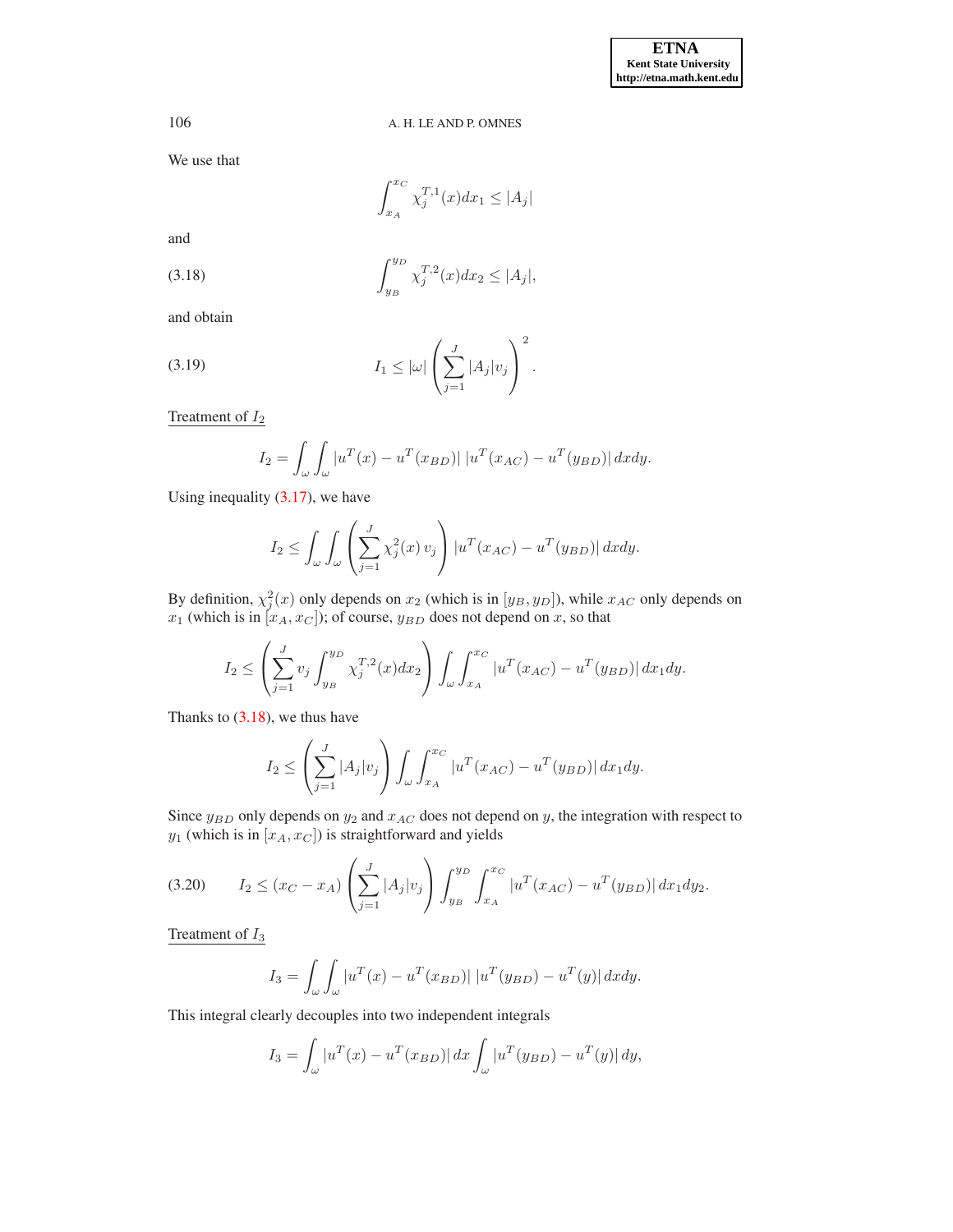which may be treated like in the estimation of  $I_1$  thanks to [\(3.17\)](#page-11-3), [\(3.18\)](#page-12-0), and the fact that  $\chi^{T,2}$  only depends on  $x_2$ . We obtain

(3.21) 
$$
I_3 \le (x_C - x_A)^2 \left( \sum_{j=1}^J |A_j| v_j \right)^2.
$$

Treatment of I<sup>4</sup>

$$
I_4 = \int_{\omega} \int_{\omega} |u^T(x_{BD}) - u^T(y_{AC})| |u^T(x) - u^T(x_{AC})| dx dy.
$$

We may proceed very similarly to the estimation of  $I_2$  and we obtain that

$$
(3.22) \t I_4 \le (y_D - y_B) \left( \sum_{j=1}^J |A_j| v_j \right) \int_{x_A}^{x_C} \int_{y_B}^{y_D} |u^T(x_{BD}) - u^T(y_{AC})| \, dx_2 dy_1.
$$

Treatment of  $I_5$ 

$$
I_5 = \int_{\omega} \int_{\omega} |u^T(x_{BD}) - u^T(y_{AC})| |u^T(x_{AC}) - u^T(y_{BD})| dx dy.
$$

On the one hand,  $x_{BD}$  and  $y_{AC}$  do not depend on  $x_1$ ; on the other hand,  $x_{AC}$  and  $y_{BD}$  do not depend on  $x_2$ , so that the integration with respect to  $x$  decouples into

$$
I_5 \le \int_{\omega} \left( \int_{y_B}^{y_D} |u^T(x_{BD}) - u^T(y_{AC})| \, dx_2 \right) \left( \int_{x_A}^{x_C} |u^T(x_{AC}) - u^T(y_{BD})| \, dx_1 \right) dy.
$$

We also note that  $y_{BD}$  and  $x_{AC}$  do not depend on  $y_1$  and that  $y_{AC}$  and  $x_{BD}$  do not depend on  $y_2$ , so that the integration with respect to  $y$  decouples into

$$
(3.23)
$$
  

$$
I_5 \le \int_{x_A}^{x_C} \int_{y_B}^{y_D} |u^T(x_{BD}) - u^T(y_{AC})| \, dx_2 dy_1 \int_{y_B}^{y_D} \int_{x_A}^{x_C} |u^T(x_{AC}) - u^T(y_{BD})| \, dx_1 dy_2.
$$

Treatment of  $I_6$ 

$$
I_6 = \int_{\omega} \int_{\omega} |u^T(x_{BD}) - u^T(y_{AC})| |u^T(y_{BD}) - u^T(y)| dx dy.
$$

We may proceed very similarly to the estimations of  $I_2$  and  $I_4$  and we obtain that

$$
(3.24) \tI_6 \le (x_C - x_A) \left( \sum_{j=1}^J |A_j| v_j \right) \int_{x_A}^{x_C} \int_{y_B}^{y_D} |u^T(x_{BD}) - u^T(y_{AC})| \, dx_2 dy_1.
$$

Treatment of  $I_7$ 

$$
I_7 = \int_{\omega} \int_{\omega} |u^T(y_{AC}) - u^T(y)| |u^T(x) - u^T(x_{AC})| dx dy.
$$

We may proceed very similarly to the estimation of  $I_3$  and we obtain that

(3.25) 
$$
I_7 \le (y_D - y_B)^2 \left( \sum_{j=1}^J |A_j| v_j \right)^2.
$$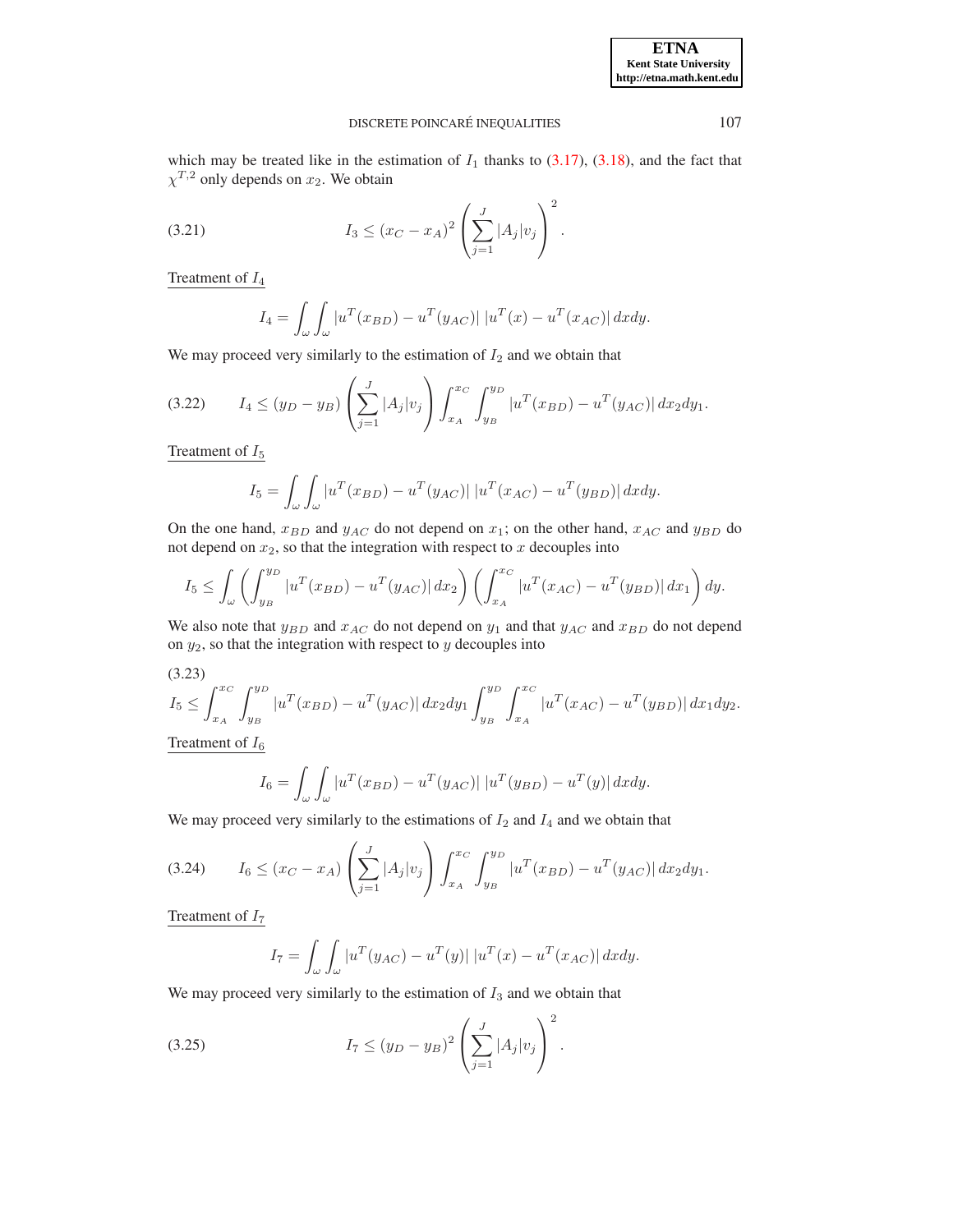Treatment of  $I_8$ 

$$
I_8 = \int_{\omega} \int_{\omega} |u^T(y_{AC}) - u^T(y)| |u^T(x_{AC}) - u^T(y_{BD})| dx dy.
$$

We may proceed very similarly to the estimations of  $I_2$ ,  $I_4$  and  $I_6$  and we obtain that

$$
(3.26) \tI_8 \le (y_D - y_B) \left( \sum_{j=1}^J |A_j| v_j \right) \int_{y_B}^{y_D} \int_{x_A}^{x_C} |u^T(x_{AC}) - u^T(y_{BD})| \, dx_1 dy_2.
$$

Treatment of  $I_9$ 

$$
I_9 = \int_{\omega} \int_{\omega} |u^T(y_{AC}) - u^T(y)| |u^T(y_{BD}) - u^T(y)| dx dy.
$$

We may proceed very similarly to the estimations of  $I_1$  and we obtain that

<span id="page-14-1"></span>
$$
(3.27) \tI_9 \leq |\omega| \left( \sum_{j=1}^J |A_j| v_j \right)^2.
$$

In order to conclude the proof of Theorem [3.3,](#page-9-1) we need the following lemma, a proof of which is postponed to Appendix [A.](#page-19-0)

LEMMA 3.4. *There exists a constant*  $C_1$ *, depending only on*  $\Omega$ *, such that* 

<span id="page-14-0"></span>
$$
\int_{y_B}^{y_D} \int_{x_A}^{x_C} |u^T(x_{AC}) - u^T(y_{BD})| dx_1 dy_2 \le C_1 \operatorname{diam}(\omega) \left( \sum_{j=1}^J |A_j| v_j \right),
$$
  

$$
\int_{x_A}^{x_C} \int_{y_B}^{y_D} |u^T(x_{BD}) - u^T(y_{AC})| dx_2 dy_1 \le C_1 \operatorname{diam}(\omega) \left( \sum_{j=1}^J |A_j| v_j \right).
$$

Applying Lemma [3.4](#page-14-0) and combining estimations [\(3.19\)](#page-12-1) to [\(3.27\)](#page-14-1) with the bound [\(3.14\)](#page-11-4) results in

$$
\int_{\Omega} \int_{\Omega} |u^T(x) - u^T(y)|^2 dx dy \le C_2^2 \left( \sum_{j=1}^J |A_j| v_j \right)^2,
$$

where  $C_2^2 = (4 + 4C_1 + C_1^2) \text{ diam}^2(\omega)$ . Now this inequality may be treated exactly like [\(3.7\)](#page-7-0), and there holds

$$
\int_{\omega} \int_{\omega} |u^T(x) - u^T(y)|^2 dx dy \le \frac{4C_2^2}{\sin^2 \theta^*} |\omega| \sum_{j=1}^J |(\nabla_h^D u)_j|^2 |D_j|.
$$

From  $(3.11)$ , we have

$$
\int_{\omega} (u^T(x) - m_{\omega}^T(u))^2 dx \le \frac{4C_2^2}{\sin^2 \theta^*} \sum_{j=1}^J |(\nabla_h^D u)_j|^2 |D_j|,
$$

which implies the desired result with  $C = \frac{2C_2}{\sin \theta^*}$ .  $\Box$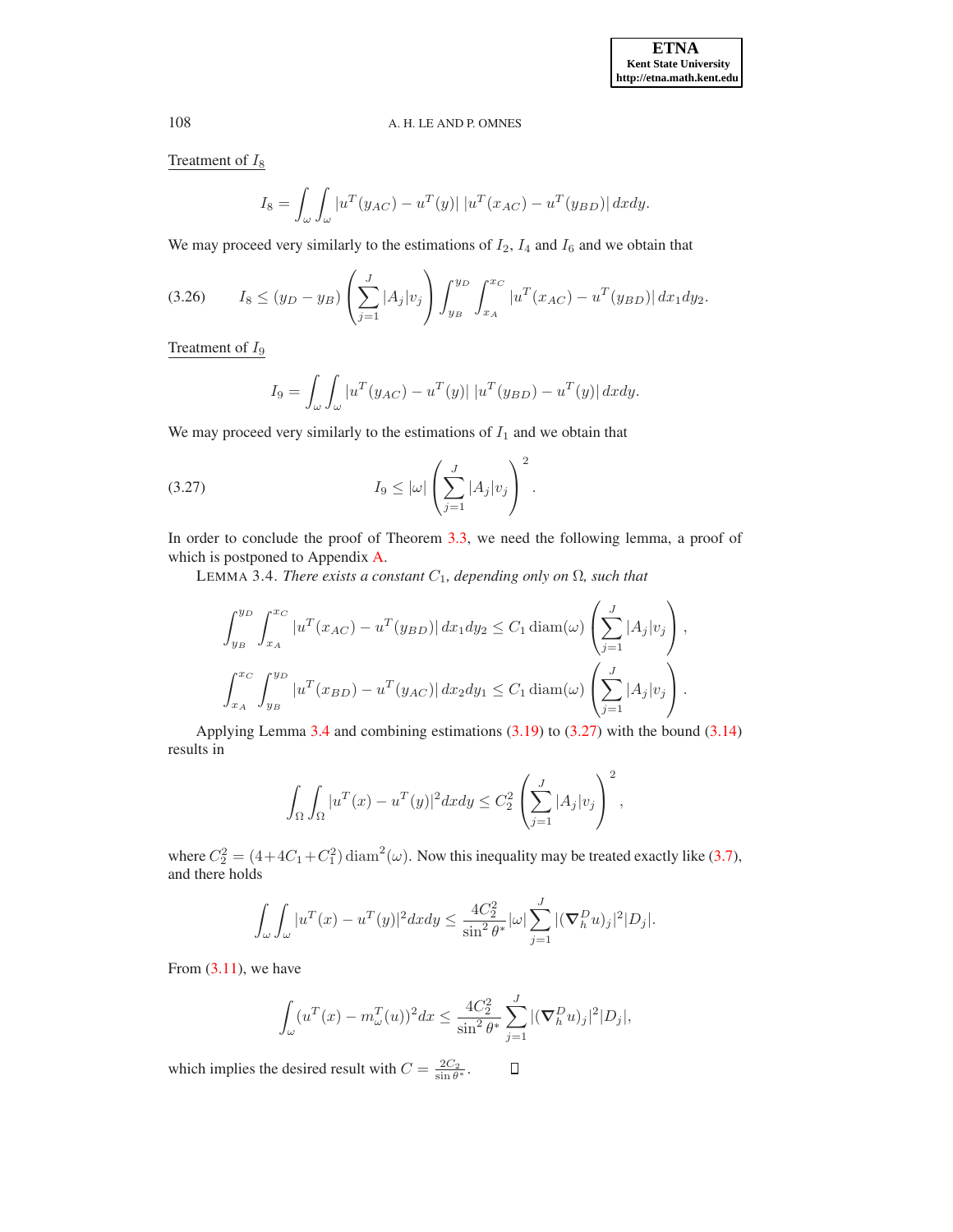

<span id="page-15-1"></span><span id="page-15-0"></span>FIGURE 3.5. *Notation for points A, B, C, D and points*  $x_{AC}$ ,  $\sigma_{BD}$ .

The second step in the proof of a discrete version of  $(1.2)$  is to establish an inequality related to the mean value on the boundary of a convex polygonal domain

THEOREM 3.5 (Mean boundary inequality). Let  $\Omega$  be an open bounded polygonal con*nected subset of* R 2 *, and let* ω *be an open polygonal convex subset of* Ω *and* I ⊂ ∂ω*, with*  $|I| > 0$ ;  $|I|$  *is the one-dimensional Lebesgue measure of I. Assume that I is included in a hyperplane of*  $\mathbb{R}^2$ . Let  $u = (u^T, u^P) \in \mathbb{R}^{I+J^{\Gamma}} \times \mathbb{R}^J$  be given and the associated piecewise *constant functions*  $u^T$  *and*  $u^P$  *be defined through Definition* [2.4.](#page-3-0) Let  $\gamma^T(u)(\sigma) = u_i^T$  *for all*  $\sigma \in \overline{T}_i \cap \partial \omega$ . (If  $\sigma \in \overline{T}_i \cap \overline{T}_{i'}$ , then the choice of  $u_i^T$  or  $u_{i'}^T$  in the definition of  $\gamma^T$  does not matter.) Let  $\gamma^P(u)(\sigma) = u_k^P$  for all  $\sigma \in \overline{P}_k \cap \partial \omega$ . (If  $\sigma \in \overline{P}_k \cap \overline{P}_{k'}$ , then the choice of  $u_k^P$ <br>or  $u_{k'}^P$  in the definition of  $\gamma^P$  does not matter.) Let  $m_{\mathcal{I}}^T(u)$  (resp  $m_{\mathcal{I}}^T(u)$ ) be the m *of*  $\gamma^{T}(u)$  (resp  $\gamma^{P}(u)$ ) on I. Let  $\theta^*$  be defined through Definition [2.1.](#page-2-1) Then, there exists a *constant* C, only depending on  $\Omega$ ,  $\omega$ ,  $\mathcal{I}$ , and  $\theta^*$ , such that

<span id="page-15-2"></span>(3.28) 
$$
||u^T - m_{\mathcal{I}}^T(u)||_{L^1(\omega)} \leq C ||\nabla_h^D u||_D,
$$

<span id="page-15-3"></span>(3.29) 
$$
||u^P - m_{\mathcal{I}}^P(u)||_{L^1(\omega)} \leq C ||\nabla_h^D u||_D.
$$

*Proof.* Since  $\mathcal{I}$  is included in a hyperplane, it may be assumed, without loss of generality, that  $\mathcal{I} = \{0\} \times [a, b]$  and  $\omega \subset \mathbb{R}_+ \times \mathbb{R}$ ; the convexity of  $\omega$  is used here. We choose points A, B, C, and D, belonging to  $\overline{\omega}$ , such that

$$
x_A = \inf\{x_1 : (x_1, x_2) \in \omega\}, \qquad x_C = \sup\{x_1 : (x_1, x_2) \in \omega\},
$$
  
\n
$$
y_B = \inf\{x_2 : (x_1, x_2) \in \omega\}, \qquad y_D = \sup\{x_2 : (x_1, x_2) \in \omega\}.
$$

It may happen, in particular cases, that those four points are not distinct, but this does not change the general idea of the proof. If  $A = B$  and  $\mathcal{I} = [BD]$ , then it even simplifies the proof, since in that case we do not have to introduce the point  $\sigma_{BD}$  defined below.

For any  $x = (x_1, x_2) \in \omega$  and  $\sigma = (\sigma_1, \sigma_2) \in \mathcal{I}$ , we define  $x_{AC} \in AC$  such that  $(x_{AC})_1 = x_1$ , and  $\sigma_{BD} \in BD$  such that  $(\sigma_{BD})_2 = \sigma_2$ . The notations are summarized in Figure [3.5.](#page-15-1) The following triangle inequality holds:

$$
|u^{T}(x) - \gamma u^{T}(\sigma)| \le |u^{T}(x) - u^{T}(x_{AC})| + |u^{T}(x_{AC}) - u^{T}(\sigma_{BD})|
$$
  
+|\gamma u^{T}(\sigma) - u^{T}(\sigma\_{BD})|.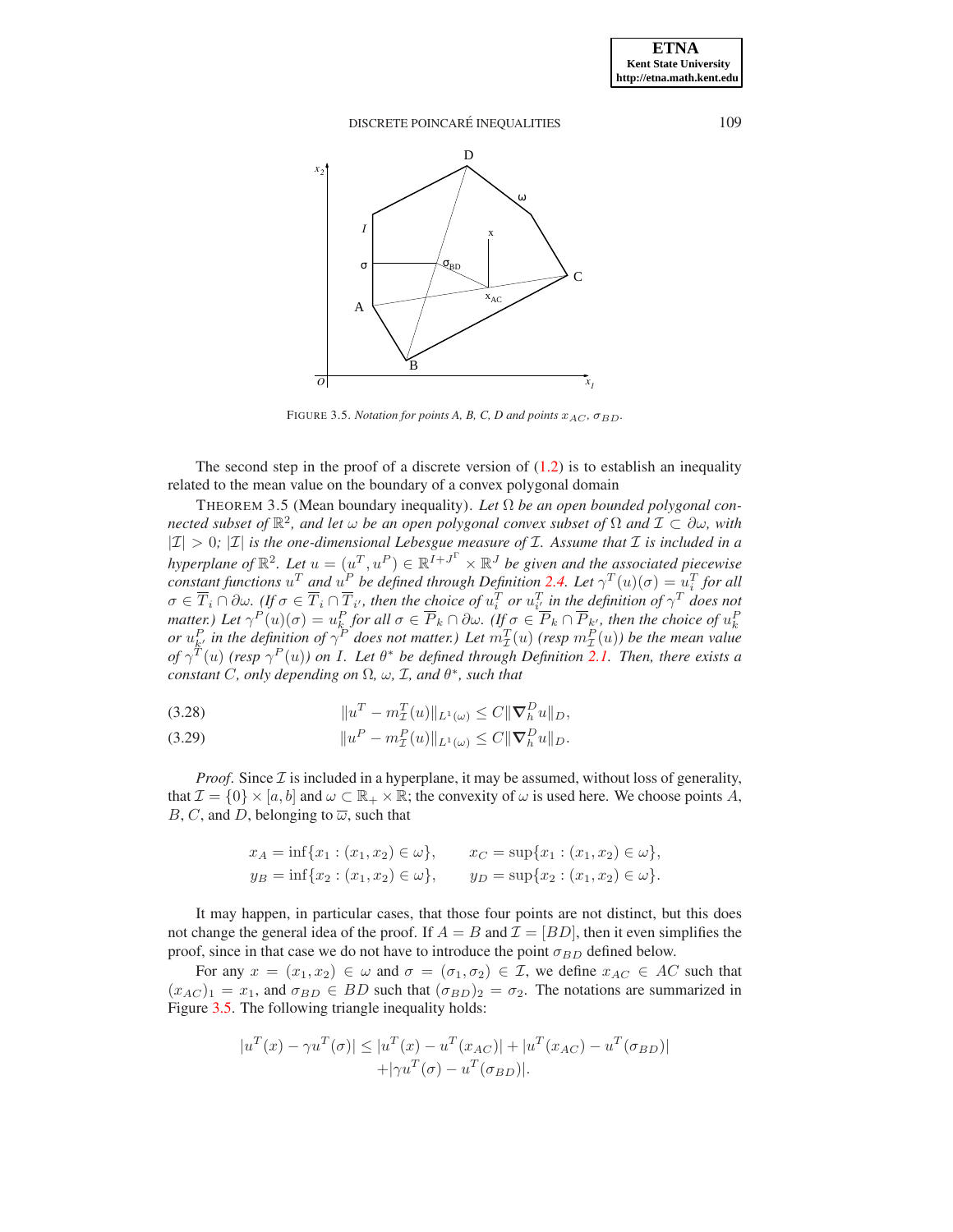Moreover, there holds

$$
\|u^T - m_{\mathcal{I}}^T(u)\|_{L^1(\omega)} = \int_{\omega} \left| u^T(x) - \frac{1}{|\mathcal{I}|} \int_{\mathcal{I}} \gamma u^T(\sigma) d\sigma \right| dx
$$
  

$$
= \int_{\omega} \left| \frac{1}{|\mathcal{I}|} \int_{\mathcal{I}} [u^T(x) - \gamma u^T(\sigma)] d\sigma \right| dx
$$
  

$$
\leq \frac{1}{|\mathcal{I}|} \int_{\omega} \int_{\mathcal{I}} |u^T(x) - \gamma u^T(\sigma)| d\sigma dx,
$$

so that, taking into account the above triangle inequality, we obtain

$$
||uT - m\mathcal{IT(u)||_{L1(\omega)} \le \frac{1}{|\mathcal{I}|} \int_{\omega} \int_{\mathcal{I}} |uT(x) - uT(x_{AC})| d\sigma dx + \frac{1}{|\mathcal{I}|} \int_{\omega} \int_{\mathcal{I}} |uT(x_{AC}) - uT(\sigma_{BD})| d\sigma dx + \frac{1}{|\mathcal{I}|} \int_{\omega} \int_{\mathcal{I}} |\gamma uT(\sigma) - uT(\sigma_{BD})| d\sigma dx.
$$

We first observe that the function  $|u^T(x) - u^T(x_{AC})|$  does not depend on the variable  $\sigma$ . Then, using similar techniques to those which led to [\(3.16\)](#page-11-5) and the fact that  $\int_{x_A}^{x_C} \chi_j^{T,1}(x) dx_1 \leq$  $|A_i|$ , there holds

<span id="page-16-0"></span>
$$
(3.30) \qquad \frac{1}{|\mathcal{I}|} \int_{\omega} \int_{\mathcal{I}} |u^T(x) - u^T(x_{AC})| \, d\sigma dx \le \text{diam}(\omega) \left( \sum_{j=1}^J |A_j| v_j \right),
$$

where we recall the notation  $v_j = |(\nabla_h^D u)_j \cdot \overrightarrow{G_{i_1(j)}G_{i_2(j)}}|$ .

Then, we know that the function  $|\gamma u^T(\sigma) - u^T(\sigma_{BD})|$  only depends on the variable  $\sigma$ , and, using similar techniques to those which led to [\(3.17\)](#page-11-3) and the fact that  $\int_{\mathcal{I}} \chi_j^{T,2}(\sigma) d\sigma \leq$  $|A_j|$ , we have

<span id="page-16-1"></span>
$$
(3.31) \qquad \frac{1}{|\mathcal{I}|} \int_{\omega} \int_{\mathcal{I}} |\gamma u^T(\sigma) - u^T(\sigma_{BD})| \, d\sigma dx \leq \frac{|\omega|}{|\mathcal{I}|} \left( \sum_{j=1}^J |A_j| v_j \right).
$$

Now,  $x_{AC}$  does not depend on the variable  $x_2$ , so that

$$
\frac{1}{|\mathcal{I}|} \int_{\omega} \int_{\mathcal{I}} |u^T(x_{AC}) - u^T(\sigma_{BD})| d\sigma dx \le \frac{\text{diam}(\omega)}{|\mathcal{I}|} \int_{x_A}^{x_C} \int_{\mathcal{I}} |u^T(x_{AC}) - u^T(\sigma_{BD})| d\sigma dx_1.
$$

Applying an inequality like in Lemma [3.4](#page-14-0) leads to

<span id="page-16-2"></span>
$$
(3.32) \qquad \frac{1}{|\mathcal{I}|} \int_{\omega} \int_{\mathcal{I}} |u(x_{AC}) - u(\sigma_{BD})| \, d\sigma dx \leq \frac{C_1 \operatorname{diam}^2(\omega)}{|\mathcal{I}|} \left( \sum_{j=1}^J |A_j| v_j \right).
$$

Using [\(3.30\)](#page-16-0), [\(3.31\)](#page-16-1) and [\(3.32\)](#page-16-2), we conclude that

$$
||u^T - m_{\mathcal{I}}^T(u)||_{L^1(\omega)} \leq \left[ \operatorname{diam}(\omega) + \frac{|\omega|}{|\mathcal{I}|} + \frac{C^* \operatorname{diam}^2(\omega)}{|\mathcal{I}|} \right] \left( \sum_{j=1}^J |A_j| v_j \right).
$$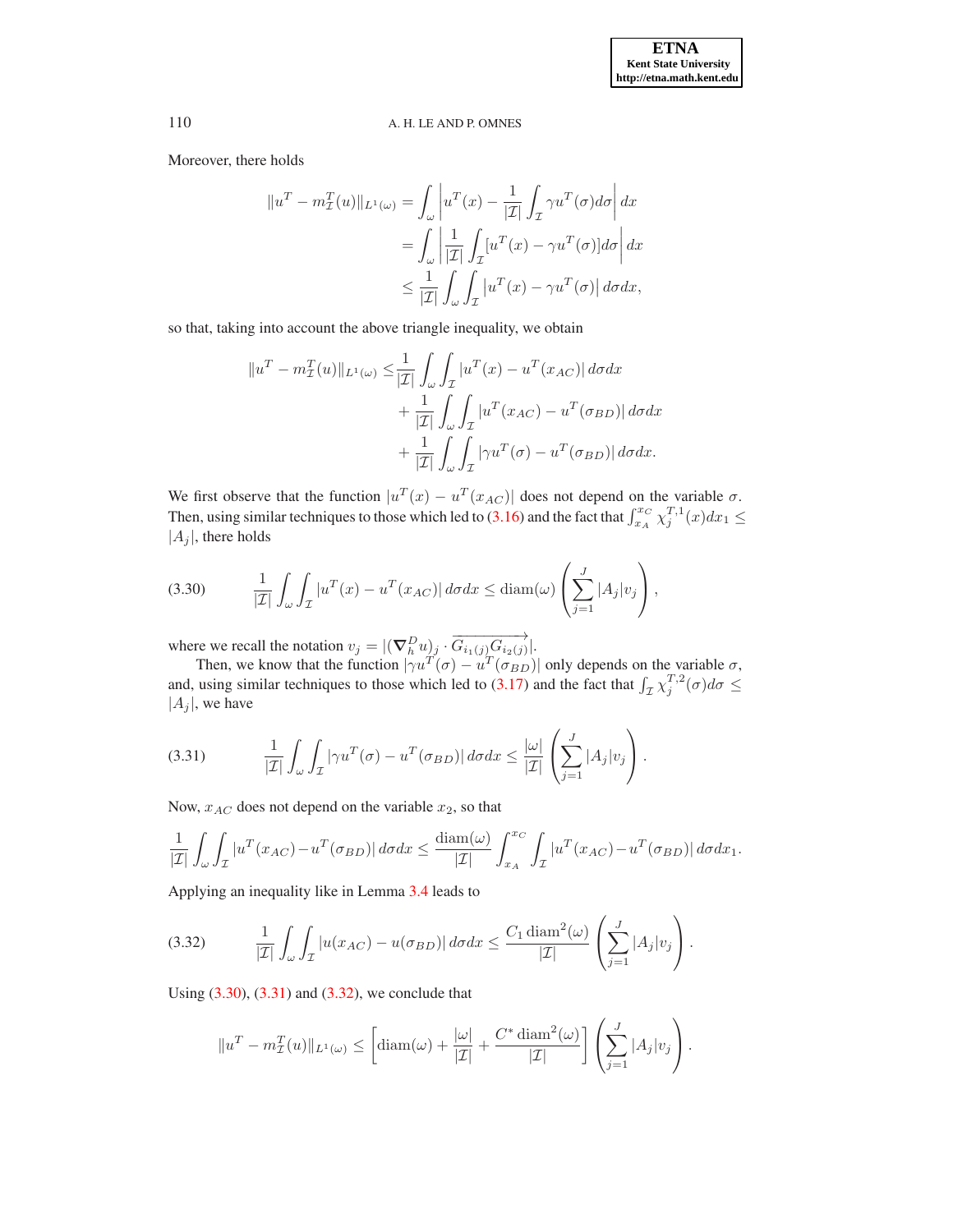Then, the Cauchy-Schwarz inequality yields [\(3.28\)](#page-15-2). Similarly, we also obtain [\(3.29\)](#page-15-3).  $\Box$ Now, we come to the final step of our result.

THEOREM 3.6 (Mean Poincaré inequality). Let Ω be an open bounded polygonal con*nected subset of*  $\mathbb{R}^2$ ; *let*  $u = (u^T, u^P)$  *be in*  $\mathbb{R}^{I+J^T} \times \mathbb{R}^K$ *, and*  $u^T(x)$ *,*  $u^P(x)$  *be defined through Definition [2.4.](#page-3-0) Let* θ <sup>∗</sup> *be defined through Definition [2.1.](#page-2-1) Then, there exists a constant C only depending on* Ω *and* θ ∗ *such that*

<span id="page-17-5"></span>(3.33) 
$$
||u^T - m_{\Omega}^T(u)||_{L^2(\Omega)} \leq C ||\nabla_h^D u||_D
$$

*and*

<span id="page-17-6"></span>(3.34) 
$$
||u^P - m_{\Omega}^P(u)||_{L^2(\Omega)} \leq C ||\nabla_h^D u||_D,
$$

*where*  $m_{\Omega}^{T}(u)$  (resp.  $m_{\Omega}^{P}(u)$ ) is the mean-value of  $u^{T}$  (resp.  $u^{P}$ ) on  $\Omega$ .

*Proof.* Since  $\Omega$  is polygonal, there exists a finite number of disjoint convex polygonal sets, denoted by  $\{\Omega_1,...,\Omega_n\}$ , such that  $\overline{\Omega} = \cup_{i=1}^n \overline{\Omega}_i$ . Let  $\mathcal{I}_{i,j} = \overline{\Omega}_i \cap \overline{\Omega}_j$  and B be the set of couples  $(i, j) \in \{1, ..., n\}^2$  such that  $i \neq j$  and the one-dimensional Lebesgue measure of  $\mathcal{I}_{i,j}$ , denoted by  $|\mathcal{I}_{i,j}|$ , is strictly positive.

Let  $m_i$  denote the mean value of  $u^T$  on  $\Omega_i$ ,  $i \in \{1, ..., n\}$ , and  $m_{i,j}$  denote the mean value of  $u^T$  on  $\mathcal{I}_{i,j}$ ,  $(i,j) \in B$ . Note that  $m_{i,j} = m_{j,i}$  for all  $(i,j) \in B$ . Theorem [3.3](#page-9-1) gives the existence of  $C_i$ ,  $i \in \{1, ..., n\}$ , only depending on  $\Omega$  (since the  $\Omega_i$  only depend on  $\Omega$ ) and  $\theta^*$ , such that

<span id="page-17-3"></span>(3.35) 
$$
||u^T - m_i||_{L^2(\Omega_i)} \leq C_i ||\nabla_h^D u||_D, \quad \forall i \in \{1, ..., n\}.
$$

Applying the Cauchy-Schwarz inequality, we have

$$
||u^T - m_i||_{L^1(\Omega_i)} \leq |\Omega_i|^{1/2} C_i ||\nabla_h^D u||_D, \quad \forall i \in \{1, ..., n\}.
$$

Moreover, Theorem [3.5](#page-15-0) gives the existence of  $C_{i,j}$ ,  $(i,j) \in B$ , only depending on  $\Omega$  and  $\theta^*$ , such that

$$
||u^T - m_{i,j}||_{L^1(\Omega_i)} \leq C_{i,j} ||\nabla_h^D u||_D, \quad \forall (i,j) \in B.
$$

Then, one has, by the triangle inequality

<span id="page-17-1"></span>
$$
(3.36) \t |\Omega_i| |m_i - m_{i,j}| = ||m_i - m_{i,j}||_{L^1(\Omega_i)} \leq (|\Omega_i|^{1/2}C_i + C_{i,j}) ||\nabla_h^D u||_D,
$$

for all  $(i, j) \in B$ . Applying again the triangular inequality and using the fact that  $m_{i,j} =$  $m_{j,i}$ , we get from [\(3.36\)](#page-17-1) that there exists a constant  $C'_{i,j}$ , only depending on  $\Omega$  and  $\theta^*$ , such that

<span id="page-17-2"></span>(3.37) 
$$
|m_i - m_j| \leq C'_{i,j} \|\nabla_h^D u\|_{D},
$$

for all  $(i, j) \in B$ .

Since  $\Omega$  is connected, we can always connect any  $(i, j) \in \{1, ..., n\}^2$  by a finite set of couples belonging to  $B$ . Applying the triangular inequality and related inequalities [\(3.37\)](#page-17-2), we obtain the existence of  $K_{i,j}$ , only depending on  $\Omega$  and  $\theta^*$ , such that  $|m_i - m_j| \leq$  $K_{i,j}$   $\|\nabla_h^D u\|_D$ , for all  $(i, j) \in \{1, ..., n\}^2$ , and therefore the existence of a constant  $M_i$ , only depending on  $\Omega$  and  $\theta^*$ , such that

 $\overline{1}$ 

<span id="page-17-4"></span>(3.38) 
$$
|m_{\Omega}^{T}(u) - m_{i}| = \left| \frac{1}{|\Omega|} \sum_{j \in [1,n]} |\Omega_{j}| (m_{j} - m_{i}) \right| \leq M_{i} \|\nabla_{h}^{D} u\|_{D}.
$$

<span id="page-17-0"></span>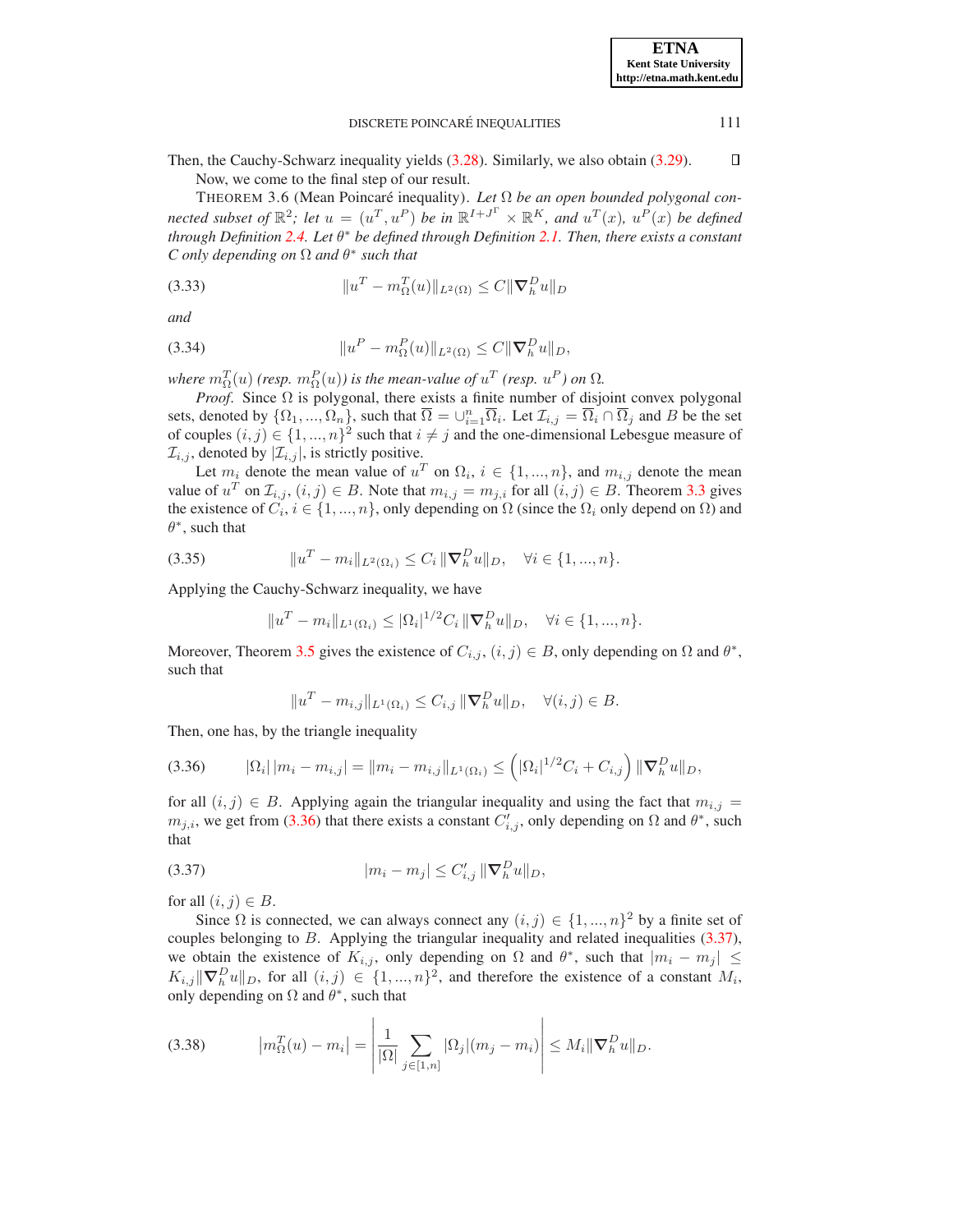Then, [\(3.35\)](#page-17-3), [\(3.38\)](#page-17-4) and the triangle inequality yield

<span id="page-18-1"></span>
$$
||uT - m_{\Omega}^{T}(u)||_{L^{2}(\Omega_{i})} \le ||uT - m_{i}||_{L^{2}(\Omega_{i})} + |\Omega_{i}|^{1/2} |m_{\Omega}^{T}(u) - m_{i}|
$$
  
(3.39)  

$$
\leq (C_{i} + M_{i}|\Omega_{i}|^{1/2}) ||\nabla_{h}^{D}u||_{D}.
$$

Summing up the squares of inequalities [\(3.39\)](#page-18-1) over  $i \in \{1, ..., n\}$  yields [\(3.33\)](#page-17-5). We obtain [\(3.34\)](#page-17-6) in a similar way. This completes the proof.  $\Box$ 

COROLLARY 3.7. Let  $\Omega$  be an open bounded polygonal connected subset of  $\mathbb{R}^2$ ; let  $u = (u^T, u^P)$  be in  $\mathbb{R}^{I+J^{\Gamma}} \times \mathbb{R}^{K}$  and such that

<span id="page-18-4"></span>
$$
\sum_{i=1}^{I} |T_i| u_i^T = \sum_{k=1}^{K} |P_k| u_k^P = 0.
$$

*Let* θ <sup>∗</sup> *be defined through Definition [2.1.](#page-2-1) Then there exists a constant C only depending on* Ω *and* θ ∗ *such that*

$$
||u||_{T,P} \leq C ||\nabla_h^D u||_D.
$$

<span id="page-18-0"></span>4. Applications. The so-called "div–curl" problem, which consists of finding a velocity field from the knowledge of its divergence and curl, together with appropriate boundary conditions, has important applications in electrostatics and magnetostatics as well as in fluid dynamics; the discrete duality discretization allows us to solve this problem numerically on arbitrary 2D meshes; see [\[9\]](#page-24-4). The next theorem shows the stability of such a numerical procedure.

THEOREM 4.1 (Discrete Div-Curl stability). *Let* Ω *be a two-dimensional polygonal domain with exterior boundary denoted by* Γ<sub>0</sub> *and internal connected components denoted by*  $\Gamma_q$ , with  $q \in [1, Q]$ . There exists a constant C depending only on  $\Omega$  and  $\theta^*$  defined by *Definition* [2.1,](#page-2-1) *such that for any discrete vector field*  $(\mathbf{v}_j)_{j\in[1,J]}$  *with*  $\mathbf{v} \cdot \mathbf{n} = 0$  *on*  $\Gamma$  *and*  $(\mathbf{v} \cdot \boldsymbol{\tau}, 1)_{\Gamma_a, h} = 0$ , for all  $q \in [1, Q]$ , there holds

<span id="page-18-5"></span>(4.1) 
$$
\|v\|_D \leq C \left( \|\nabla^{T,P} \cdot v\|_{T,P} + \|\nabla^{T,P} \times v\|_{T,P} \right).
$$

*Proof.* Let  $(v_j)_{j\in[1,J]}$  be given with  $v \cdot n = 0$  on  $\Gamma$  and  $(v \cdot \tau, 1)_{\Gamma_q, h} = 0$ , for all  $q \in [1, Q]$ . According to Theorem [2.6,](#page-4-1) there exists  $\phi = (\phi_i^T, \phi_k^P)_{i \in [1, I+J^{\Gamma}], k \in [1, K]}$ ,  $\psi = (\psi_i^T, \psi_k^P)_{i \in [1, I+J^{\Gamma}], k \in [1, K]}$  and  $(c_q^T, c_q^P)_{q \in [1, Q]}$  such that [\(2.2\)](#page-4-0) holds, the decomposition being orthogonal. Then, there holds

<span id="page-18-2"></span>(4.2) 
$$
||\mathbf{v}||_D^2 = (\mathbf{v}, \nabla_h^D \phi)_D + (\mathbf{v}, \nabla_h^D \times \psi)_D,
$$

<span id="page-18-6"></span>(4.3) 
$$
||\nabla_h^D \phi||_D \le ||\mathbf{v}||_D, \quad \text{and} \quad ||\nabla_h^D \times \psi||_D = ||\nabla_h^D \psi||_D \le ||\mathbf{v}||_D.
$$

Using the discrete integration by part properties  $(2.5)$  and  $(2.6)$  in  $(4.2)$ , we obtain

<span id="page-18-3"></span>(4.4) 
$$
||\mathbf{v}||_D^2 = -(\nabla_h^{T,P} \cdot \mathbf{v}, \phi^{T,P})_{T,P} + (\mathbf{v} \cdot \mathbf{n}, \tilde{\phi})_{\Gamma,h} + (\nabla_h^{T,P} \times \mathbf{v}, \psi^{T,P})_{T,P} - (\mathbf{v} \cdot \boldsymbol{\tau}, \tilde{\psi})_{\Gamma,h}.
$$

In [\(4.4\)](#page-18-3), both boundary terms vanish. The first because  $\mathbf{v} \cdot \mathbf{n} = 0$  on Γ. As far as the second is concerned, from  $(2.4)$  and the definition of the boundary scalar product  $(2.1)$  we have

$$
(\mathbf{v} \cdot \boldsymbol{\tau}, \tilde{\psi})_{\Gamma,h} = (\mathbf{v} \cdot \boldsymbol{\tau}, \tilde{\psi})_{\Gamma_0,h} + \sum_{q \in [1,Q]} \left( \frac{c_q^T + c_q^P}{2} \right) (\mathbf{v} \cdot \boldsymbol{\tau}, 1)_{\Gamma_q,h},
$$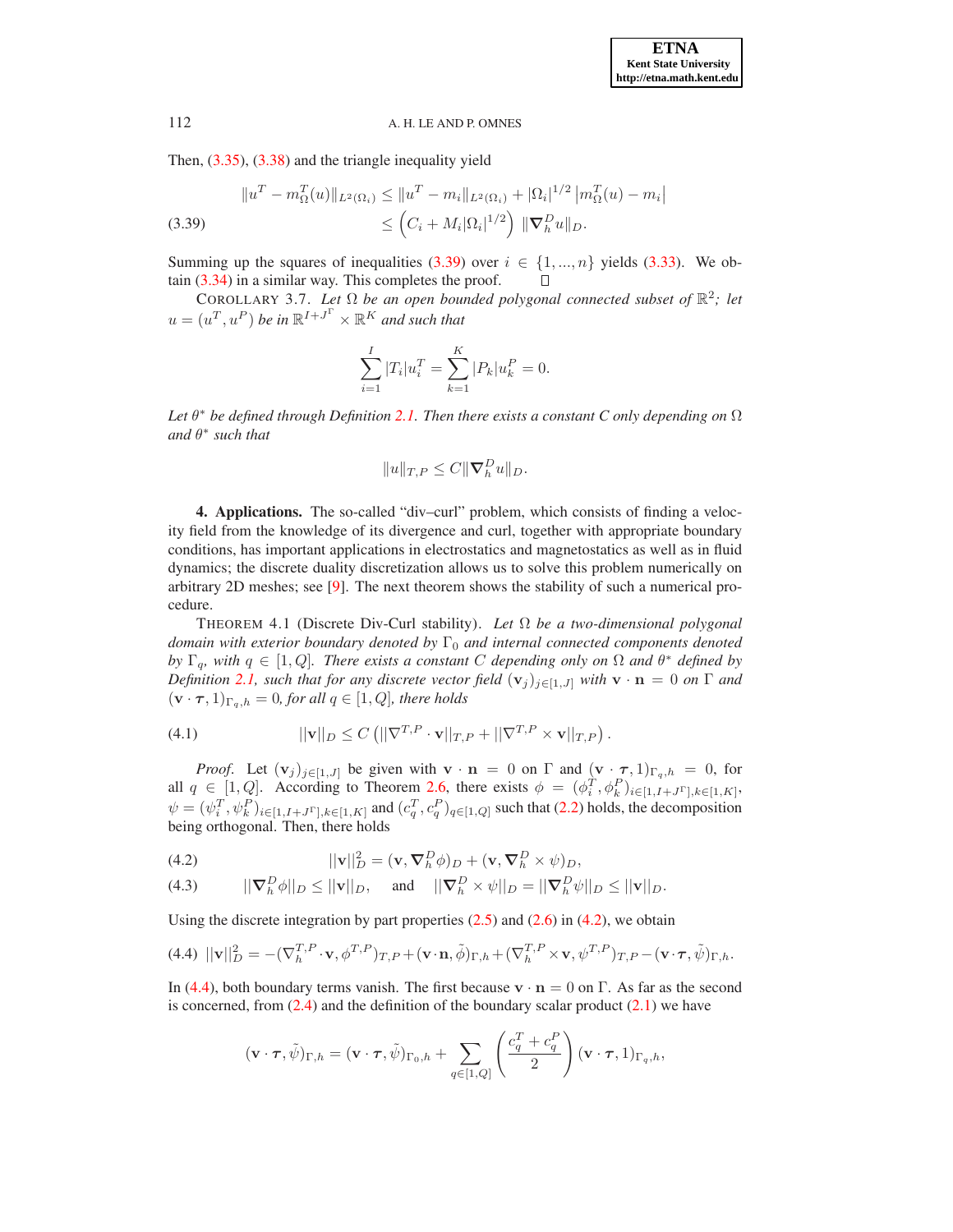so that [\(2.3\)](#page-4-3) and the fact that  $(\mathbf{v} \cdot \boldsymbol{\tau}, 1)_{\Gamma_q,h} = 0$ , for all  $q \in [1, Q]$ , allow us to conclude that  $(\mathbf{v} \cdot \boldsymbol{\tau}, \tilde{\psi})_{\Gamma,h} = 0$ . Thus, we have

<span id="page-19-1"></span>(4.5) 
$$
||\mathbf{v}||_D^2 = -(\nabla_h^{T,P} \cdot \mathbf{v}, \phi^{T,P})_{T,P} + (\nabla_h^{T,P} \times \mathbf{v}, \psi^{T,P})_{T,P}.
$$

<span id="page-19-0"></span>Using the Cauchy-Schwarz inequality in [\(4.5\)](#page-19-1), and applying Theorem [3.2](#page-8-0) for  $\psi$  and Corol-lary [3.7](#page-18-4) for  $\phi$ , we get [\(4.1\)](#page-18-5) from [\(4.3\)](#page-18-6). П

Appendix A. Proof of Lemma [3.4.](#page-14-0) We shall only give the proof of the first inequality in Lemma [3.4,](#page-14-0) since the proof of the other inequality follows exactly the same lines. If the four points  $(A, B, C, D)$  are distinct, then we may denote by I the intersection of AC and BD, and the angle  $\alpha$  between the diagonals AC and BD is different from 0. This is also the case for the angles  $\beta_i$  and  $\gamma_i$  displayed in Figure [A.1.](#page-20-0) If  $\omega$  is a triangle, up to a rotation we have that  $A = B$  and we set  $I = A = B$ . Then, the angles  $\alpha$ ,  $\beta_1$ , and  $\gamma_1$  are all different from 0 and evaluating the term G in  $(A.1)$  reduces to the evaluation of  $H_1$ , which simplifies the proof. Let us go back to the general case. We set

<span id="page-19-2"></span>(A.1) 
$$
G = \int_{y_B}^{y_D} \int_{x_A}^{x_C} |u^T(x_{AC}) - u^T(y_{BD})| dx_1 dy_2 = H_1 + H_2 + H_3 + H_4,
$$

where

$$
H_1 = \int_{y_I}^{y_D} \int_{x_I}^{x_C} |u^T(x_{AC}) - u^T(y_{BD})| dx_1 dy_2,
$$
  
\n
$$
H_2 = \int_{y_I}^{y_D} \int_{x_A}^{x_I} |u^T(x_{AC}) - u^T(y_{BD})| dx_1 dy_2,
$$
  
\n
$$
H_3 = \int_{y_B}^{y_I} \int_{x_A}^{x_I} |u^T(x_{AC}) - u^T(y_{BD})| dx_1 dy_2,
$$
  
\n
$$
H_4 = \int_{y_B}^{y_I} \int_{x_I}^{x_C} |u^T(x_{AC}) - u^T(y_{BD})| dx_1 dy_2.
$$

We only estimate the first term in the right-hand side of equation  $(A.1)$ , since the others may be treated similarly. For any  $x_{AC} \in IC$  and  $y_{BD} \in ID$ , let  $x_M$  (resp.  $y_P$ ) be the intersection of DC with the straight line going though  $x_{AC}$  (resp.  $y_{BD}$ ) and parallel to the segment [ID] (resp.  $[IC]$ ), and let  $x_{M_1}$  (resp.  $y_{P_1}$ ) be the intersection of ID (resp. IC) with the straight line going through  $x_M$  (resp.  $x_P$ ) and parallel to the segment  $IC$  (resp.  $ID$ ). Then, we shall examine two cases, according to where the broken line  $x_{AC}x_{M}x_{M_1}$  intersects the broken line  $y_{BD}y_Py_{P_1}$  at point N.

*Case 1*: The broken line  $x_{AC}x_{M}x_{M_1}$  intersects DC at  $x_{M}$  before it intersects the broken line  $y_{BD}y_Py_{P_1}$ ; see Figure [A.1.](#page-20-0) Then, the triangle inequality leads to

$$
|u^T(x_{AC}) - u^T(y_{BD})| \le |u^T(x_{AC}) - u^T(x_M)| + |u^T(x_M) - u^T(N)|
$$
  
+ |u^T(N) - u^T(y\_P)| + |u^T(y\_P) - u(y\_{BD})|.

Let the function  $\chi_j$  from  $\mathbb{R}^2 \times \mathbb{R}^2$  to  $\{0, 1\}$  be defined by

$$
\chi_j(x, y) = \begin{cases} 1, & \text{if } [x, y] \cap A_j \neq \emptyset, \\ 0, & \text{if } [x, y] \cap A_j = \emptyset. \end{cases}
$$

Recalling once again the notation  $v_j = |(\nabla_h^D u^T)_j \cdot \overrightarrow{G_{i_1(j)} G_{i_2(j)}}|$ , we have that

<span id="page-19-3"></span>(A.2) 
$$
|u^T(x_M) - u^T(N)| \le \sum_{j=1}^J \chi_j(x_M, N) v_j \le \sum_{j=1}^J \chi_j(x_M, x_{M_1}) v_j,
$$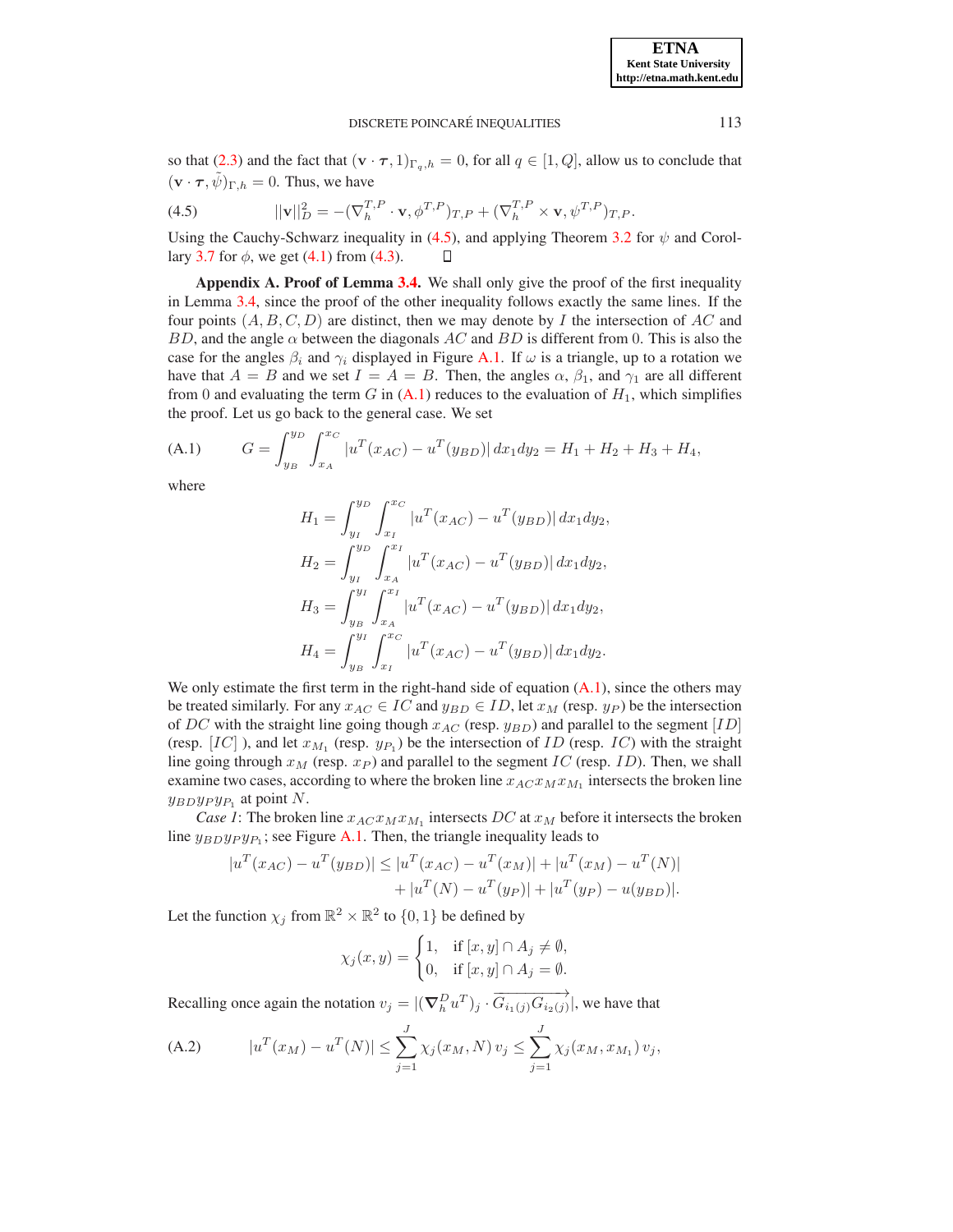

<span id="page-20-0"></span>FIGURE A.1.  $x_{ACTM}x_{M_1}$  intersects DC before it intersects  $y_{BD}y_Py_{P_1}$ .

due to the fact that since  $N \in [x_M x_{M_1}]$  then  $\chi_j(x_M, N) \leq \chi_j(x_M, x_{M_1})$ . Similarly, we obtain that

(A.3) 
$$
|u^T(N) - u^T(y_P)| \leq \sum_{j=1}^J \chi_j(y_P, y_{P_1}) v_j.
$$

We also have

(A.4) 
$$
|u^{T}(x_{AC}) - u^{T}(x_{M})| \leq \sum_{j=1}^{J} \chi_{j}(x_{AC}, x_{M}) v_{j}
$$

and

<span id="page-20-1"></span>(A.5) 
$$
|u^T(y_P) - u^T(y_{BD})| \le \sum_{j=1}^J \chi_j(y_{BD}, y_P) v_j.
$$

From  $(A.2)$ – $(A.5)$ , we have

$$
|u^T(x_{AC}) - u^T(y_{BD})| \le \sum_{j=1}^J \chi_j(x_{AC}, x_M) v_j + \sum_{j=1}^J \chi_j(x_M, x_{M_1}) v_j
$$
  
+ 
$$
\sum_{j=1}^J \chi_j(y_{BD}, y_P) v_j + \sum_{j=1}^J \chi_j(y_P, y_{P_1}) v_j.
$$

*Case 2*: The broken line  $x_{AC}x_{M}x_{M_1}$  intersects the broken line  $y_{BD}y_{P}y_{P_1}$  at N before it intersects  $DC$ ; see Figure [A.2.](#page-21-0) We use the triangle inequality to obtain

<span id="page-20-2"></span>(A.6) 
$$
|u^T(x_{AC}) - u^T(y_{BD})| \le |u^T(x_{AC}) - u^T(N)| + |u^T(N) - u^T(y_{BD})|.
$$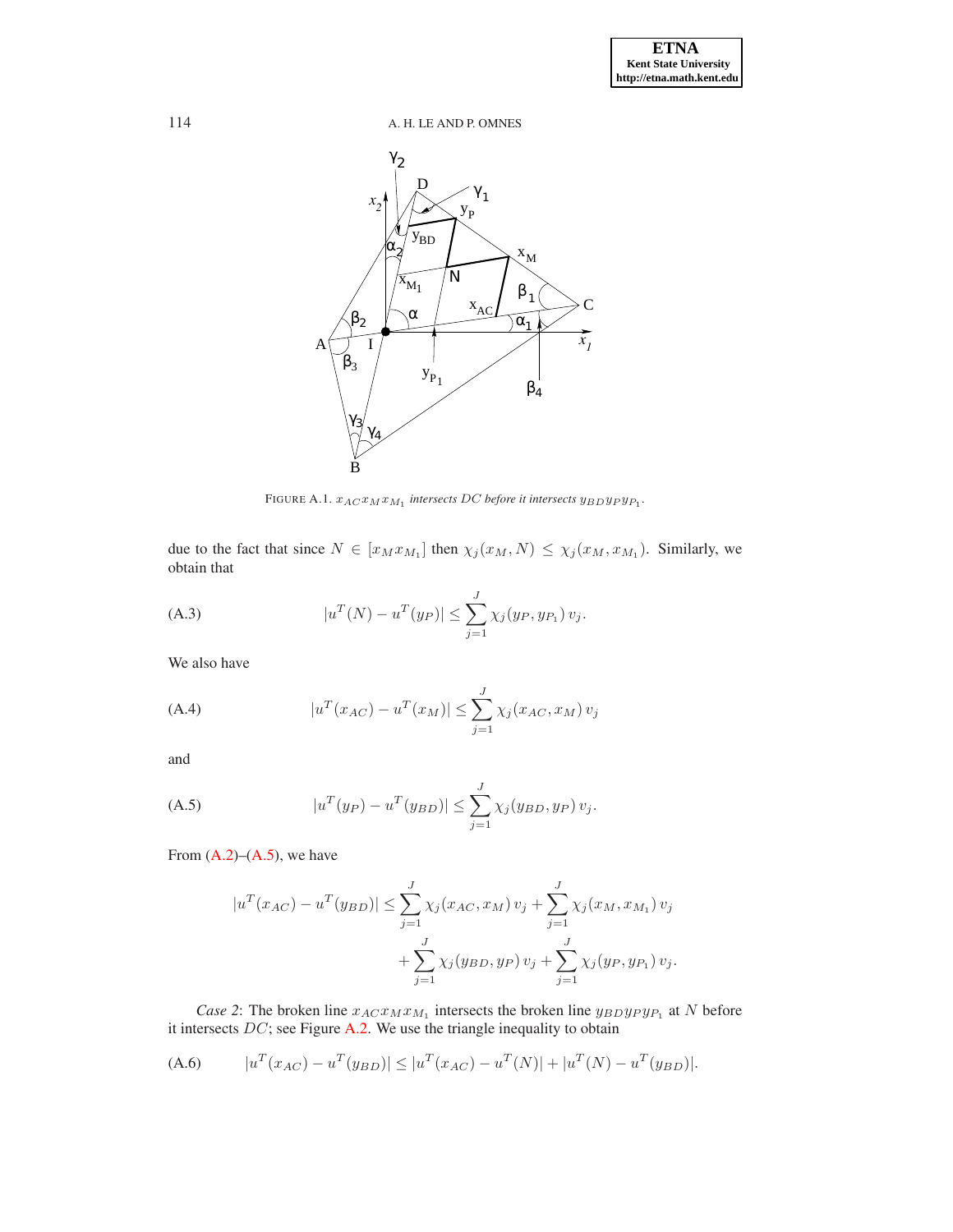

<span id="page-21-0"></span>FIGURE A.2.  $x_{ACTM}x_{M_1}$  intersects  $y_{BD}y_{P}y_{P_1}$  before it intersects DC.

Similarly to Case 1, since  $N \in [x_{AC}x_M]$  and  $N \in [y_{BD}y_P]$ , there holds

<span id="page-21-1"></span>(A.7) 
$$
|u^T(x_{AC}) - u^T(N)| \leq \sum_{j=1}^J \chi_j(x_{AC}, x_M) v_j,
$$

<span id="page-21-2"></span>(A.8) 
$$
|u^T(N) - u^T(y_{BD})| \le \sum_{j=1}^J \chi_j(y_{BD}, y_P) v_j.
$$

Adding  $(A.7)$  to  $(A.8)$ , and combining with  $(A.6)$ , we have

$$
|u^{T}(x_{AC}) - u^{T}(y_{BD})| \leq \sum_{j=1}^{J} \chi_{j}(x_{AC}, x_{M}) v_{j} + \sum_{j=1}^{J} \chi_{j}(y_{BD}, y_{P}) v_{j}.
$$

Thus, in both cases, we always obtain

$$
|u^{T}(x_{AC}) - u^{T}(y_{BD})| \leq \sum_{j=1}^{J} \chi_{j}(x_{AC}, x_{M}) v_{j} + \sum_{j=1}^{J} \chi_{j}(x_{M}, x_{M_{1}}) v_{j} + \sum_{j=1}^{J} \chi_{j}(y_{BD}, y_{P}) v_{j} + \sum_{j=1}^{J} \chi_{j}(y_{P}, y_{P_{1}}) v_{j}.
$$

We thus always have

<span id="page-21-3"></span>(A.9) 
$$
H_1 = \int_{y_I}^{y_D} \int_{x_I}^{x_C} |u^T(x_{AC}) - u^T(y_{BD})| dx_1 dy_2 \le L_1 + L_2 + L_3 + L_4,
$$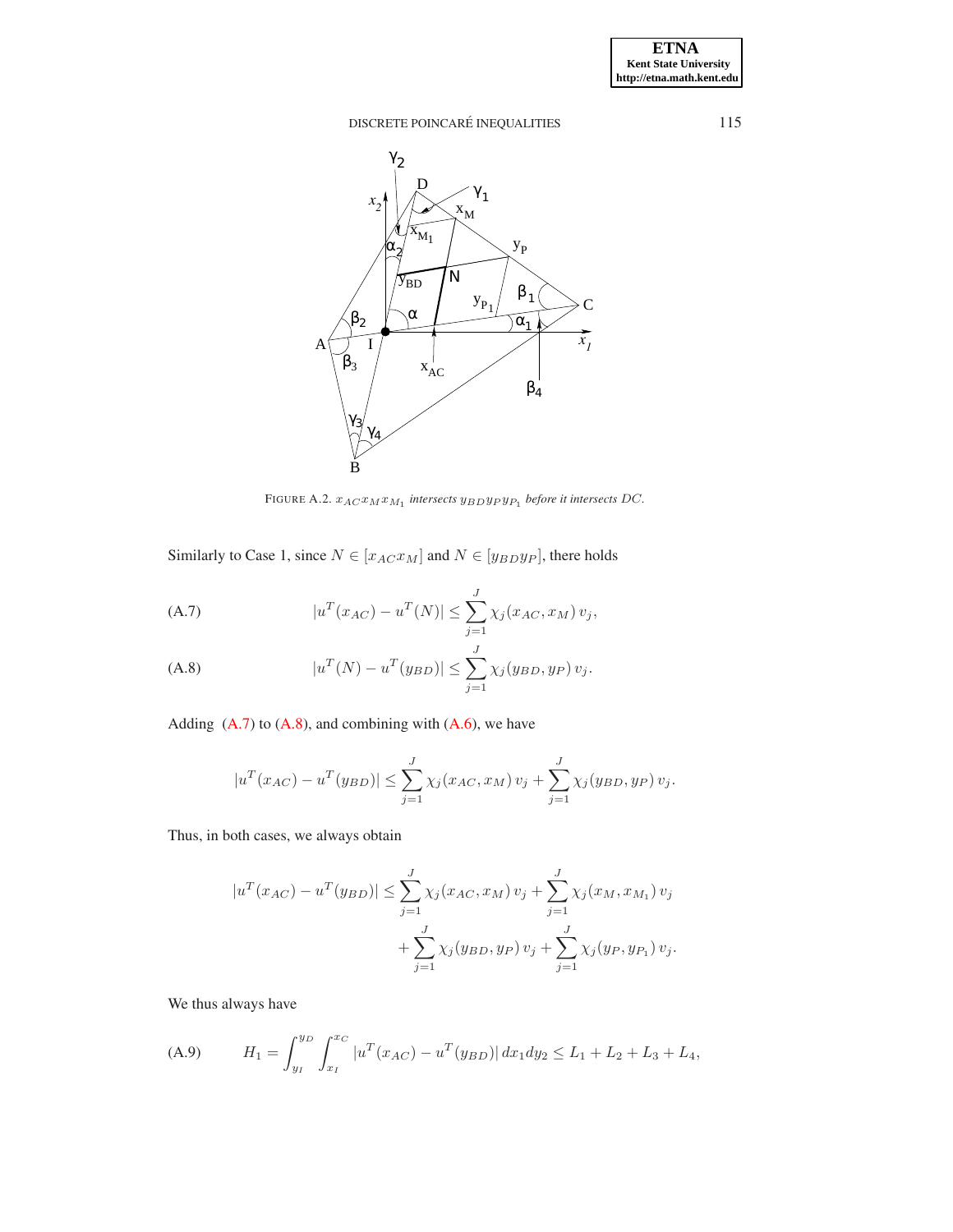

<span id="page-22-0"></span>FIGURE A.3. *How to estimate the term*  $\int_{x_I}^{x_C} \chi_j(x_{AC}, x_M) dx_1$ .

where  $L_1$ ,  $L_2$ ,  $L_3$ , and  $L_4$  are defined as follows:

$$
L_1 = \int_{y_I}^{y_D} \int_{x_I}^{x_C} \sum_{j=1}^J \chi_j(x_{AC}, x_M) v_j dx_1 dy_2,
$$
  
\n
$$
L_2 = \int_{y_I}^{y_D} \int_{x_I}^{x_C} \sum_{j=1}^J \chi_j(x_M, x_{M_1}) v_j dx_1 dy_2,
$$
  
\n
$$
L_3 = \int_{y_I}^{y_D} \int_{x_I}^{x_C} \sum_{j=1}^J \chi_j(y_{BD}, y_P) v_j dx_1 dy_2,
$$
  
\n
$$
L_4 = \int_{y_I}^{y_D} \int_{x_I}^{x_C} \sum_{j=1}^J \chi_j(y_P, y_{P_1}) v_j dx_1 dy_2.
$$

Observing that  $\chi_j(x_{AC}, x_M)$  only depends on the variable  $x_1$ , we find

$$
L_1 \le (y_D - y_I) \int_{x_I}^{x_C} \sum_{j=1}^J \chi_j(x_{AC}, x_M) v_j dx_1
$$
  
=  $(y_D - y_I) \sum_{j=1}^J \int_{x_I}^{x_C} \chi_j(x_{AC}, x_M) dx_1 v_j.$ 

Let us take a look at Figure [A.3](#page-22-0) and its associated notations. Simple geometrical arguments show that

$$
\int_{x_I}^{x_C} \chi_j(x_{AC}, x_M) dx_1 =: d_1 = d_2 \cos \alpha_1 = d_3 \frac{\cos \alpha_1}{\sin \alpha} \le \frac{\cos \alpha_1 |A_j|}{\sin \alpha}.
$$

This results in

(A.10) 
$$
L_1 \leq (y_D - y_I) \frac{\cos \alpha_1}{\sin \alpha} \left( \sum_{j=1}^J |A_j| v_j \right).
$$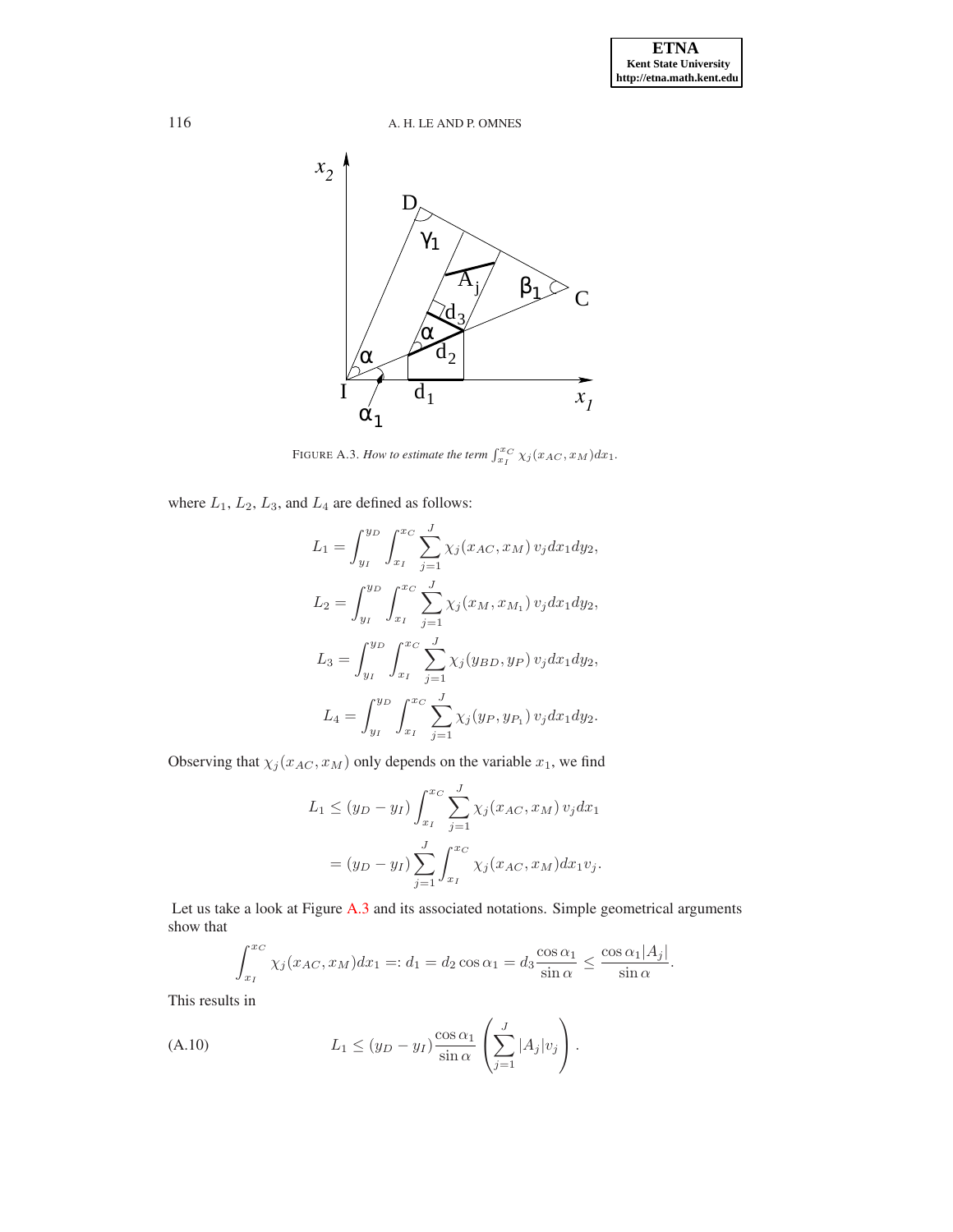

<span id="page-23-0"></span>FIGURE A.4. *How to estimate the term*  $\int_{x_I}^{x_C} \chi_j(x_M, x_{M_1}) dx_1$ .

Moreover, there holds

$$
L_2 \le (y_D - y_I) \int_{x_I}^{x_C} \sum_{j=1}^J \chi_j(x_M, x_{M_1}) v_j dx_1
$$
  
=  $(y_D - y_I) \sum_{j=1}^J \int_{x_I}^{x_C} \chi_j(x_M, x_{M_1}) dx_1 v_j.$ 

Let us take a look at Figure [A.4](#page-23-0) and its associated notations. Simple geometrical arguments show that

$$
\int_{x_I}^{x_C} \chi_j(x_M, x_{M_1}) dx_1 =: d_1 = d_2 \cos \alpha_1 = d_3 \frac{\cos \alpha_1}{\sin \alpha}
$$
  
=  $d_4 \frac{\cos \alpha_1 \sin \gamma_1}{\sin \alpha} = d_5 \frac{\cos \alpha_1 \sin \gamma_1}{\sin \alpha \sin \beta_1} \le \frac{\cos \alpha_1 \sin \gamma_1 |A_j|}{\sin \alpha \sin \beta_1},$ 

so that there holds

(A.11) 
$$
L_2 \leq \frac{\cos \alpha_1 \sin \gamma_1}{\sin \alpha \sin \beta_1} (y_D - y_I) \left( \sum_{j=1}^J |A_j| v_j \right).
$$

Similarly,

(A.12) 
$$
L_3 \leq \frac{\cos \alpha_2}{\sin \alpha} (x_C - x_I) \left( \sum_{j=1}^J |A_j| v_j \right),
$$

<span id="page-23-1"></span>(A.13) 
$$
L_4 \leq \frac{\cos \alpha_2 \sin \beta_1}{\sin \alpha \sin \gamma_1} (x_C - x_I) \left( \sum_{j=1}^J |A_j| v_j \right).
$$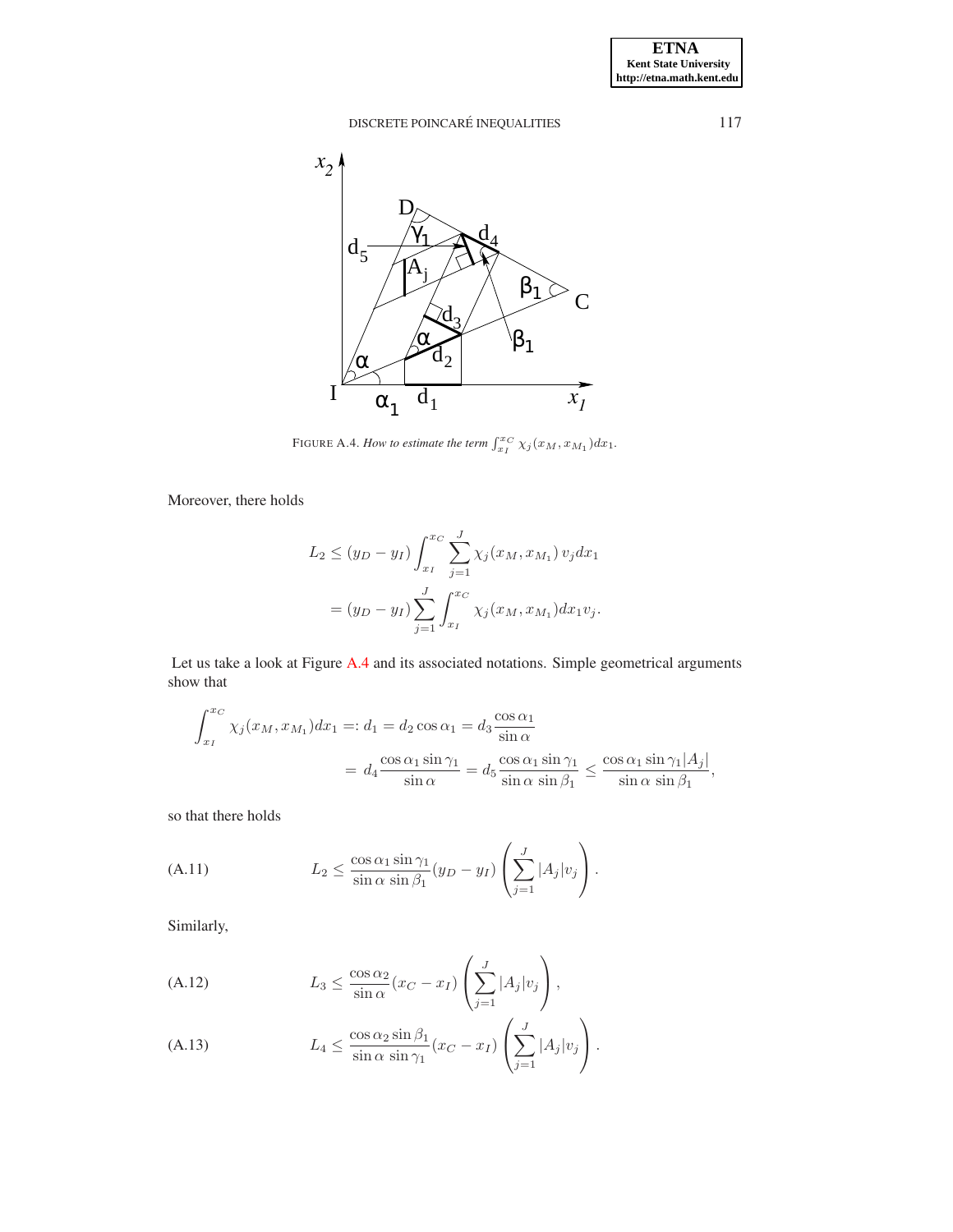From  $(A.9)$ – $(A.13)$ , we conclude that there exists a constant C depending only on the geometry of  $\omega$  (since the angles depend only on the geometry of  $\omega$ ) such that

<span id="page-24-11"></span>(A.14) 
$$
H_1 \leq C \operatorname{diam}(\omega) \left( \sum_{j=1}^J |A_j| v_j \right).
$$

Using similar techniques, we also obtain that

(A.15) 
$$
H_2 \leq C \operatorname{diam}(\Omega) \left( \sum_{j=1}^J |A_j| v_j \right),
$$

(A.16) 
$$
H_3 \leq C \operatorname{diam}(\Omega) \left( \sum_{j=1}^J |A_j| v_j \right),
$$

<span id="page-24-12"></span>(A.17) 
$$
H_4 \leq C \operatorname{diam}(\Omega) \left( \sum_{j=1}^J |A_j| v_j \right).
$$

Combining  $(A.14)$ – $(A.17)$  with  $(A.1)$ , we have

$$
\int_{y_B}^{y_D} \int_{x_A}^{x_C} |u^T(x_{AC}) - u^T(y_{BD})| dx_1 dy_2 \le C_1 \operatorname{diam}(\Omega) \left( \sum_{j=1}^J |A_j| v_j \right),
$$

where  $C_1 = 4C$ , which concludes the proof of Lemma [3.4.](#page-14-0)

#### **REFERENCES**

- <span id="page-24-0"></span>[1] R. ADAMS, *Sobolev Spaces*, Academic Press, New York, 1975.
- <span id="page-24-8"></span>[2] B. ANDREIANOV, M. BENDAHMANE, F. HUBERT, AND S. KRELL, *On 3D DDFV discretization of gradient and divergence operators. I. Meshing, operators and discrete duality*, IMA J. Numer. Anal., 32 (2012), pp. 1574–1603.
- <span id="page-24-2"></span>[3] B. ANDREIANOV, F. BOYER, AND F. HUBERT, *Discrete duality finite volume schemes for Leray-Lionstype elliptic problems on general 2D meshes*, Numer. Methods Partial Differential Equations, 23 (2007), pp. 145–195.
- <span id="page-24-6"></span>[4] C. CHAINAIS-HILLAIRET, *Discrete duality finite volume schemes for two-dimensional drift-diffusion and energy-transport models*, Internat. J. Numer. Methods Fluids, 59 (2009), pp. 239–257.
- <span id="page-24-9"></span>[5] Y. COUDIÈRE AND F. HUBERT, *A 3D discrete duality finite volume method for nonlinear elliptic equation*, SIAM J. Sci. Comput., 33, (2011), pp. 1739–1764.
- <span id="page-24-3"></span>[6] Y. COUDIÈRE, C. PIERRE, O. ROUSSEAU, AND R. TURPAULT, *A 2D/3D discrete duality finite volume scheme. Application to ECG simulation*, Int. J. Finite Vol., 6 (2009), electronic only. Available at [http://www.latp.univ-mrs.fr/IJFV/IMG/pdf/IJFV\\_Pierre-et-al\\_revised.pdf](http://www.latp.univ-mrs.fr/IJFV/IMG/pdf/IJFV_Pierre-et-al_revised.pdf).
- <span id="page-24-10"></span>[7] Y. COUDIÈRE, J.-P. VILA, AND P. VILLEDIEU, *Convergence rate of a finite volume scheme for a two dimensional convection-diffusion problem*, M2AN Math. Model. Numer. Anal., 33 (1999), pp. 493–516.
- <span id="page-24-5"></span>[8] S. DELCOURTE, *Developpement de m ´ ethodes de volumes finis pour la m ´ ecanique des fluides ´* , Ph.D. thesis, Universite Paul Sabatier, Toulouse, France, 2007. Available at ´ <http://tel.archives-ouvertes.fr/tel-00200833/fr/>.
- <span id="page-24-4"></span>[9] S. DELCOURTE, K. DOMELEVO, AND P. OMNES, *A discrete duality finite volume approach to Hodge decomposition and div-curl problems on almost arbitrary two-dimensional meshes*, SIAM J. Numer. Anal., 45 (2007), pp. 1142–1174.
- <span id="page-24-7"></span>[10] S. DELCOURTE AND P. OMNES, *A discrete duality finite volume discretization of the vorticity-velocitypressure formulation of the 2D Stokes problem on almost arbitrary two-dimensional grids*, Preprint, 2012. Available at <http://hal-cea.archives-ouvertes.fr/cea-00772972>.
- <span id="page-24-1"></span>[11] K. DOMELEVO AND P. OMNES, *A finite volume method for the Laplace equation on almost arbitrary twodimensional grids*, M2AN Math. Model. Numer. Anal., 39 (2005), pp. 1203–1249.